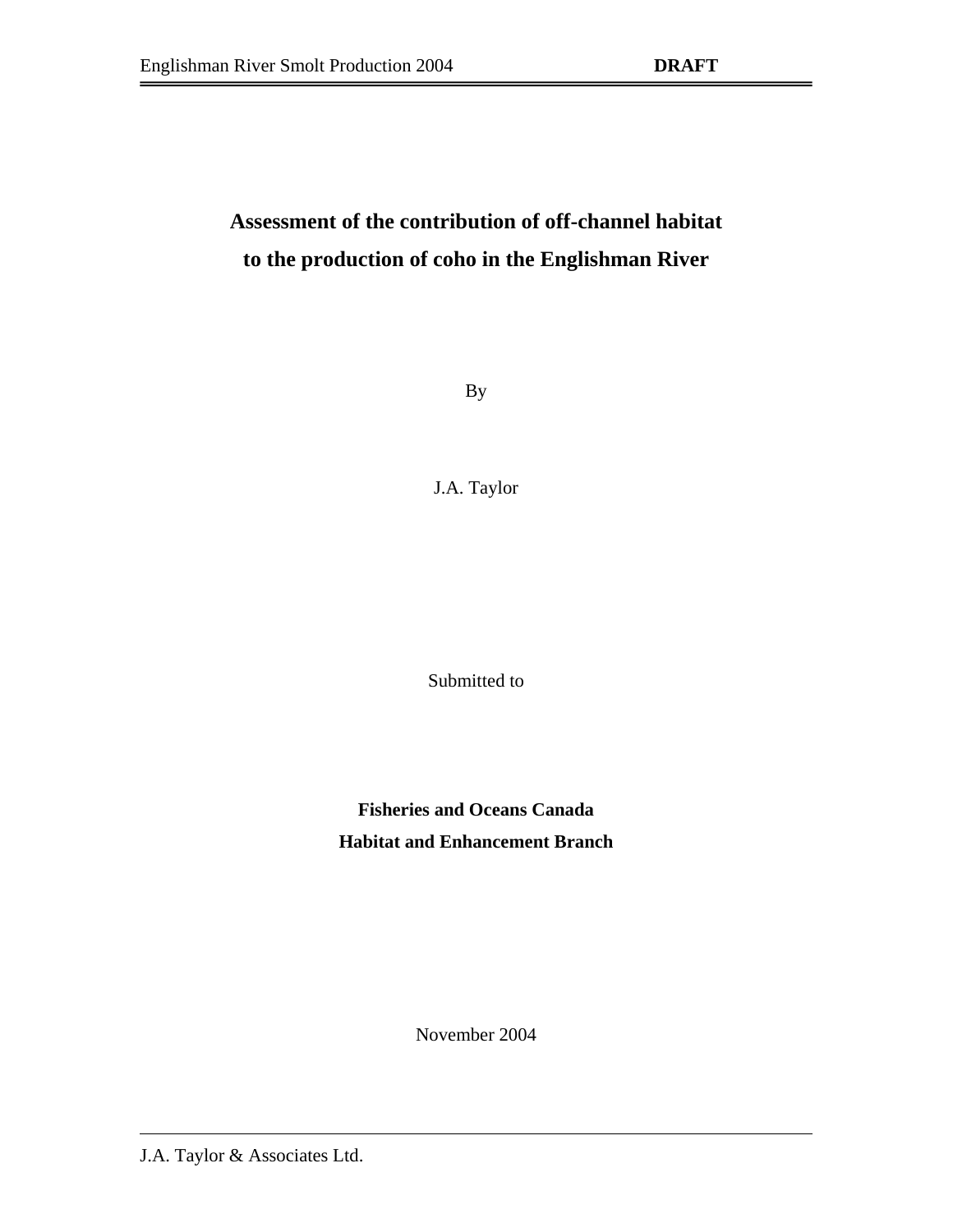# **ABSTRACT**

The contribution from two constructed side-channels and a natural off-channel area, to overall coho smolt production in the Englishman River, was assessed through a markrecapture program between 30 March and 28 May, 2004. Overall emigration from the system, during the study, was estimated to be  $41,331 \pm 3,677$  smolts, of which 16% originated in the constructed channels: 2% Weyerhaeuser and 14% Nature Trust. Centre Creek, a natural tributary, contributed a further 16% to measured production. Smolt density in Nature Trust channel  $(4,270 \text{ km}^{-1})$  was much greater than in Weyerhaeuser channel (799 smolts. $km^{-1}$ ), or in Centre Creek (1,259 smolts. $km^{-1}$ ). Termination of sampling prior to the end of smolt migration resulted in underestimation of the size of the outmigration. However, the estimates are expected to adequately characterize the proportional contributions from the mark release sites.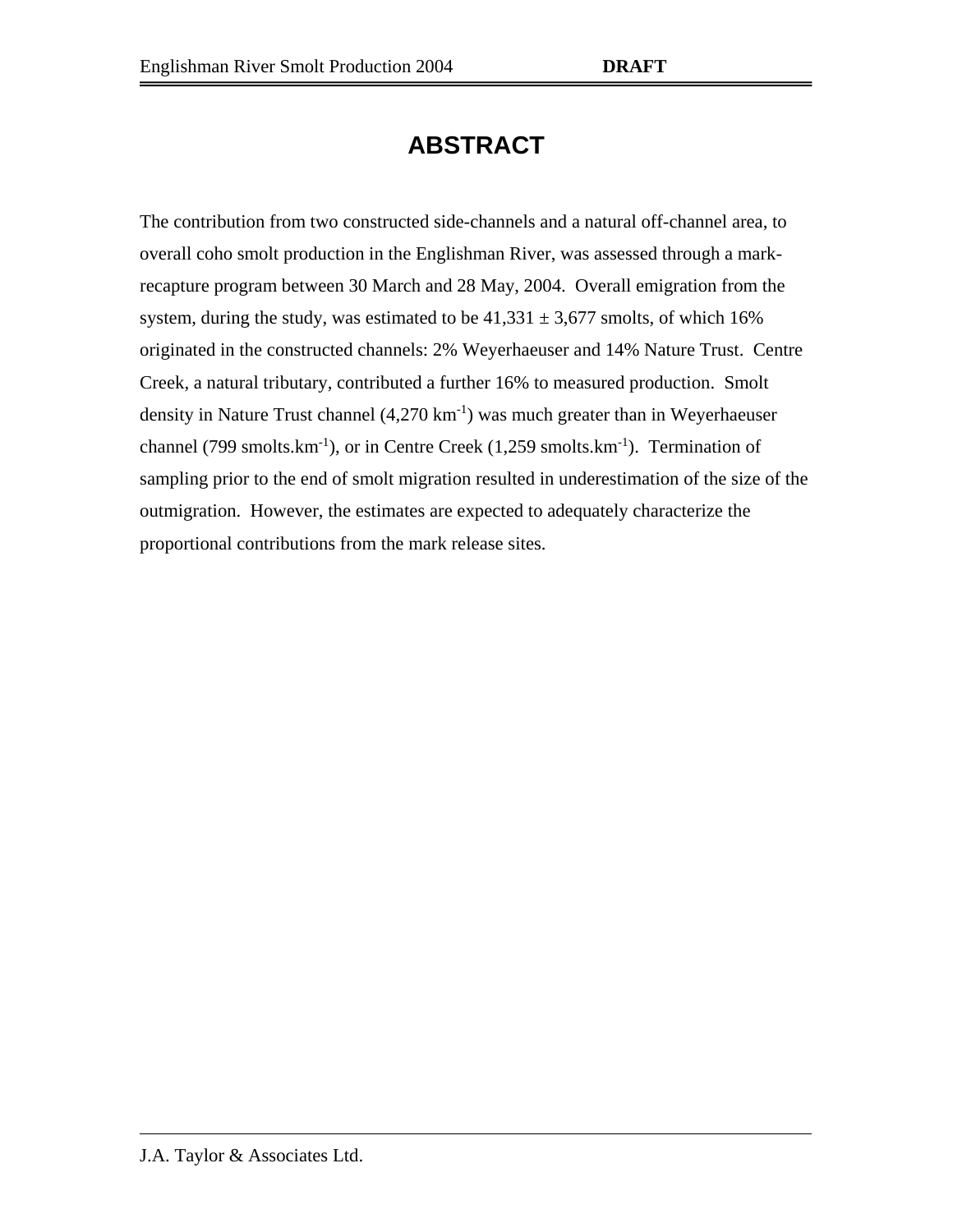# **TABLE OF CONTENTS**

| 1.0 |     |
|-----|-----|
| 2.0 |     |
|     | 2.1 |
|     | 2.2 |
|     |     |
|     |     |
|     |     |
| 3.0 |     |
|     |     |
|     |     |
|     |     |
| 4.0 |     |
| 5.0 |     |
| 6.0 |     |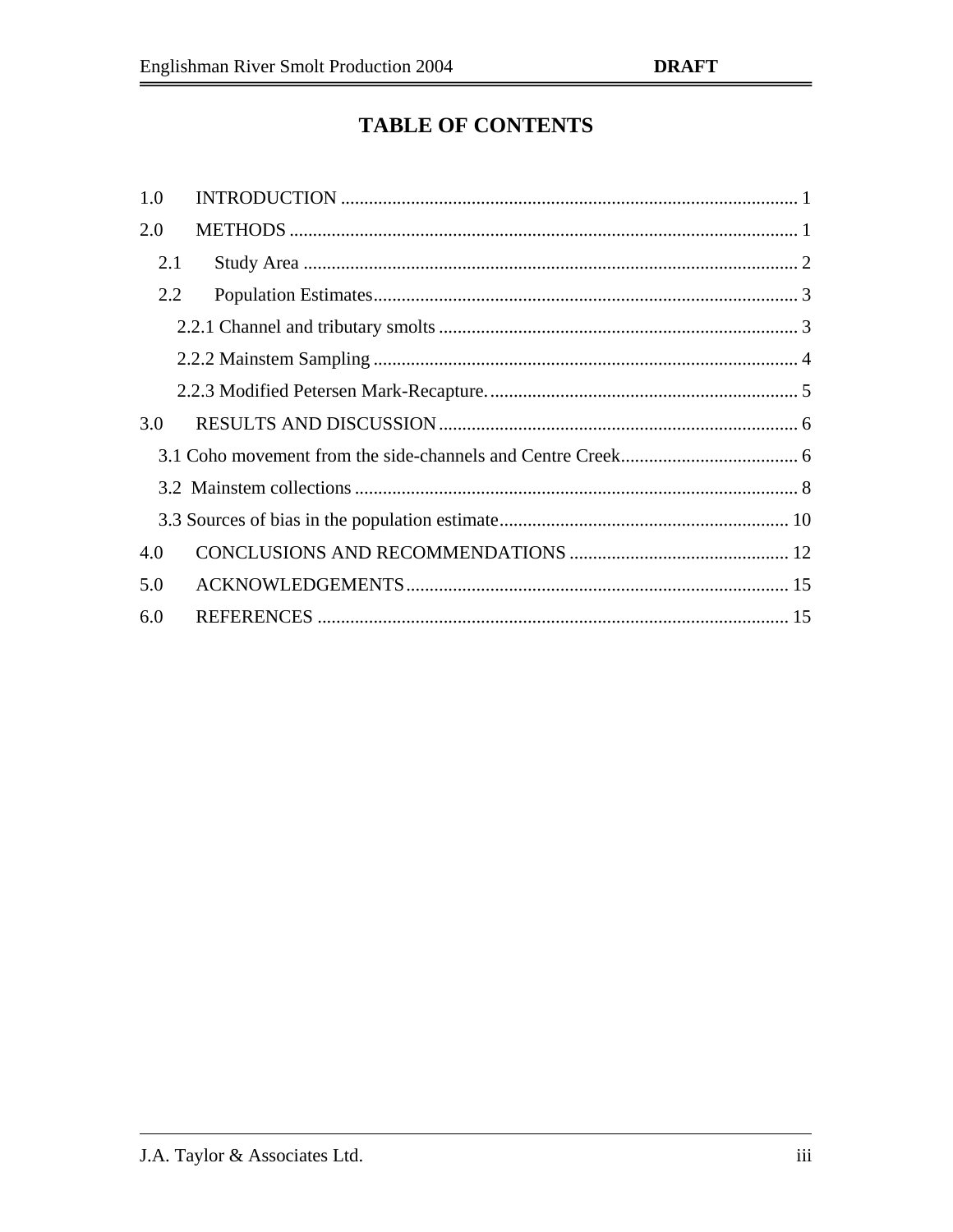### **LIST OF TABLES**

| Table 1. Estimates of population size derived from recovery sampling by the upper     |  |
|---------------------------------------------------------------------------------------|--|
| (URST) and lower (LRST) rotary screw traps. Individual estimates are provided for     |  |
| marks released from the Weyerhaeuser and Nature Trust side-channels combined, and     |  |
| from Centre Creek and for marked smolts released from the URST. Capture probabilities |  |
|                                                                                       |  |

Table 2. Summary of populations (N) counted from the Weyerhaeuser and Nature Trust side-channels and from Centre Creek, and estimated for the Englishman system, with expansion, where appropriate, to account for unsampled area[s........................................](#page-0-1) 18

## **LIST OF FIGURES**

| Figure 2. Daily counts of coho from the constructed channels and Centre Creek and daily |  |
|-----------------------------------------------------------------------------------------|--|
| Fig. 3. Comparison of fork length (mm) among the Nature Trust and Weyerhaeuser          |  |
| Fig. 4. Comparison of cumulative frequency distribution plots of catches, marked and    |  |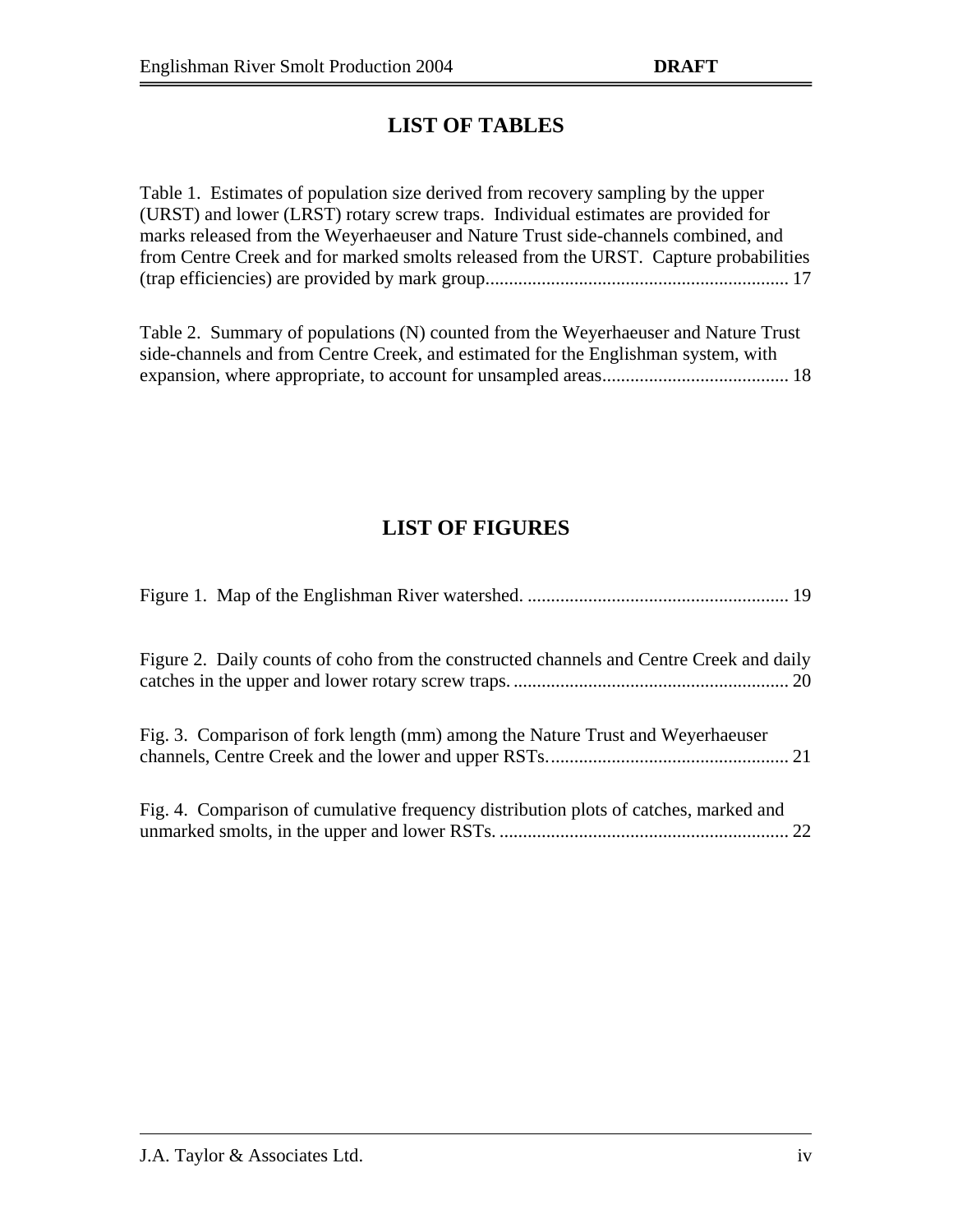## **1.0 INTRODUCTION**

<span id="page-4-0"></span>In common with many other streams on the East coast of Vancouver Island, the Englishman River experienced declining escapements of coho and other anadromous species in the 1980's. This situation stimulated efforts by the DFO, local community groups and other stakeholders, to assess limitations on freshwater production and identify opportunities for mitigation. Among the limiting factors that were identified were extreme fluctuations in seasonal flows that resulted in lack of summer off-channel rearing areas, and a paucity of winter low velocity refuge areas for pre-smolts (Miller 1997). The Englishman River Salmon Maintenance Plan (Hurst 1988) initiated construction of sidechannel habitat in 1989 with the Weyerhaeuser Channel (then MacMillan Bloedel Ltd. Channel). A second channel, the Nature Trust Channel (then Fletcher Challenge Ltd. Channel and subsequently Timber West Channel), was constructed in 1992. A number of population estimates of juvenile coho and other species using the channels were produced in the 1990's. However, these employed different methodologies and were difficult to compare directly (Miller 1997). In order to quantify the contribution of juvenile coho from the constructed channels to the Englishman system, a series of projects were initiated in 1998 using mark-recapture. The present report describes the sixth project in this series.

### **2.0 METHODS**

<span id="page-4-1"></span>The 2004 program was based on the design of previous studies initiated in 1998 (Decker at al. 2003). In its simplest form, the design provides for an estimate of total coho smolt population size from a simple Petersen mark-recapture estimator, using catch data from two rotary screw traps (RSTs) in the lower Englishman River. Marks are released in conjunction with enumeration of a substantial portion of the smolt outmigration from the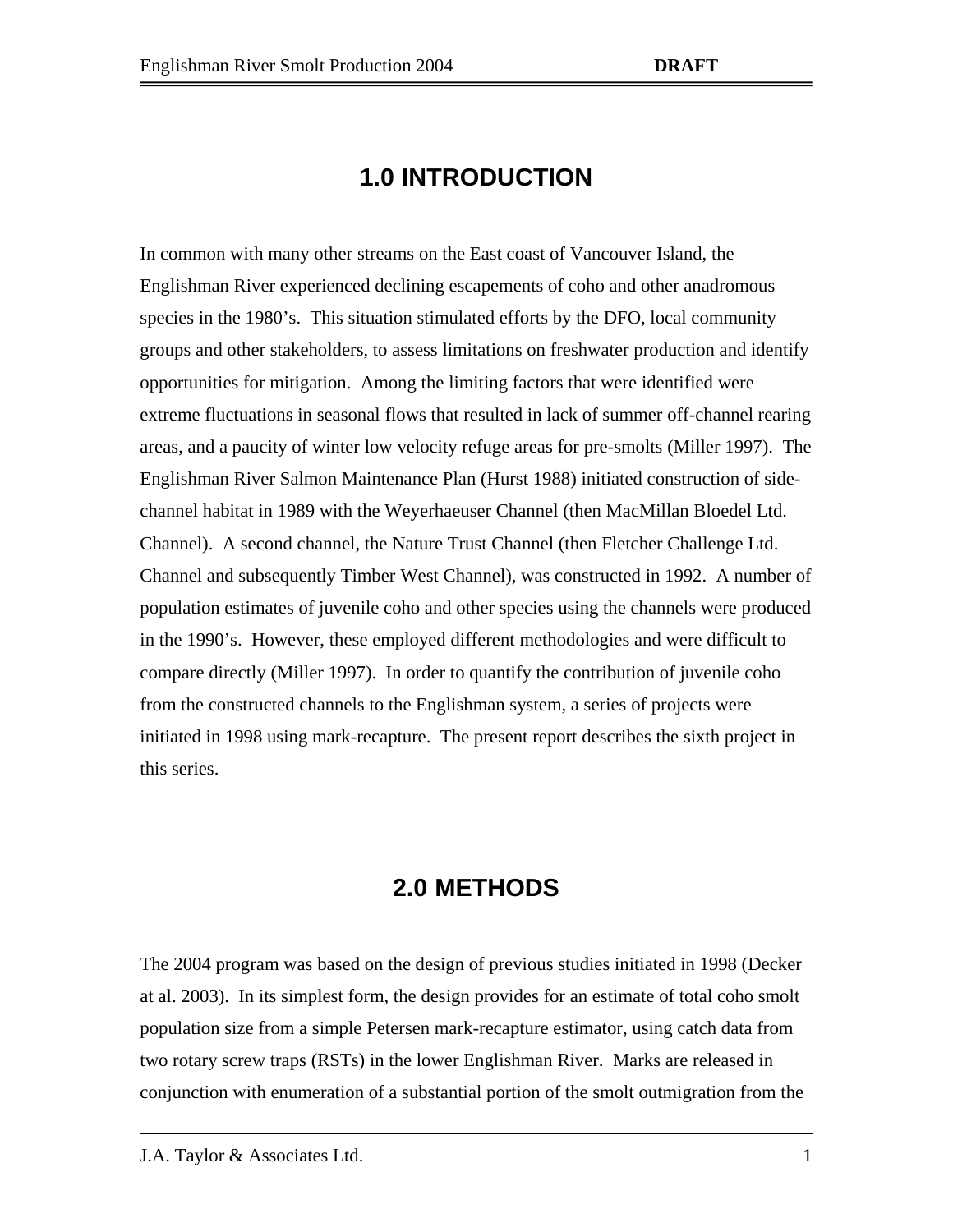two side-channels (Nature Trust and Weyerhaeuser) and, since 2001, from Centre Creek, a natural tributary. Permutations of the design have included stratification of mark releases by release site only (1999) and with the inclusion of temporal (release period) stratification, analysed with a pooled Petersen estimator (PPE) and the use of a maximum likelihood estimator after Plante (1990) and as used by Arnason et al. (1996). Generally, a series of estimates of population size are obtained from geographical stratification (release and recovery locations), and, in a majority of years, the population estimates have been obtained by pooling the temporal strata (release periods).

Although the design of the 2004 program could not be implemented analytically, an important aspect was the incorporation of stratification, to ameliorate the potential effect of temporal changes in rotary screw trap efficiency. The basic method employed in 2004 mirrored previous programs, with the release of marked smolts from the side-channels and Centre Creek back into the population to be subsequently recovered downstream and counted to estimate total abundance for a segment of the population. The design incorporated the application of unique mark types by marking period, to permit the use of a stratified estimator and to provide an estimate of capture probability (trap efficiency) over time. Unfortunately, the procedure requires temporal stratification such that each trap efficiency trial is discretely paired with one capture period. In 2004, some mark types were duplicated and, at Centre Creek, the same mark was applied in sequential time periods. Consequently, recaptures could not be reliably tracked to a release period and I was forced to collapse the temporal strata and estimate total population size using a modified Petersen estimator.

#### <span id="page-5-0"></span>**2.1 Study Area**

The Englishman River flows from Mount Arrowsmith north-east for 28 km to enter the Strait of Georgia just south of Parksville, on Vancouver Island (Fig 1). It drains a watershed of approximately 324 km<sup>2</sup>. The Englishman River primarily supports runs of coho *(O. kisutch)* and chum *(Oncorhynchus keta)*, with less numerous escapements of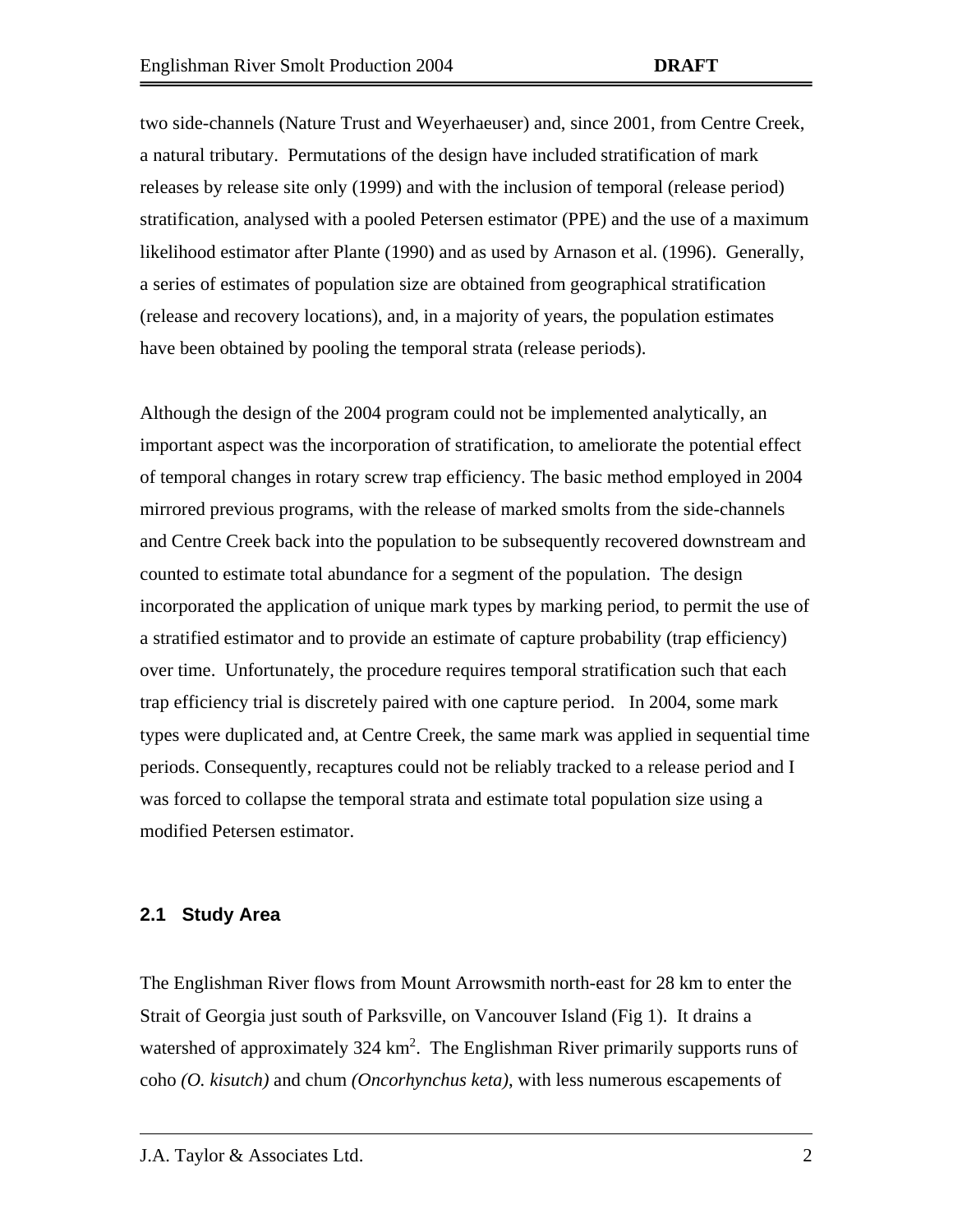chinook *(O. tshawytscha)*, pink *(O. gorbuscha)*, sockeye *(O. nerka)* steelhead *(O. mykiss)*, and anadromous cutthroat trout *(O. clarki)* (Brown et al. 1977). Anadromous fish can access 15.7 km of mainstem, up to the natural barrier of the Englishman River Falls. Additional anadromous fish habitat is provided by tributaries that increase the accessible length to 31 km (Decker et al. 2003). Among these, Centre Creek is a major contributor at 5.2 km long, representing approximately 17% of the total linear habitat.

The constructed side-channels provide 950 m (Weyerhaeuser) and 1,380 m (Nature Trust) of low gradient habitat in the lower 7 km of river. The Weyerhaeuser Channel is located approximately 6 km upstream from the estuary, on the south bank of the mainstem. It was constructed in 1989, primarily to create summer and winter rearing habitat for juvenile coho. The initial constructed length was 600 m: overall length was extended in 1998 and 2 spur channels were added for an overall wetted area of  $6,000 \text{ m}^2$ . The Nature Trust channel flows into the mainstem from the north bank, 1 km further upstream. It provides  $17,709 \text{ m}^2$  of low gradient (0.5%) habitat. Both channels derive flows from groundwater upwelling as well as controlled intake of river water.

#### <span id="page-6-0"></span>**2.2 Population Estimates**

#### <span id="page-6-1"></span>2.2.1 Channel and tributary smolts

Counts of the number of smolts that migrated from the constructed channels and from Centre Creek were made at converging downstream weirs: description of the construction and operation of these weirs can be found in Decker et al. (2003). Weir integrity was maintained throughout the project at all sites and, consequently, the total counts underestimate population size for the upstream portions of habitat only as a result of early removal (May 28) due to budgetary constraints. The Centre Creek weir was located just upstream from the confluence with the Englishman mainstem and provided a total count for that tributary. The other two weirs were located, respectively, 250 m and 100 m above the outlets of the Weyerhaeuser and Nature Trust channels. Estimates of the total populations in these channels, including areas below the weirs, were derived from the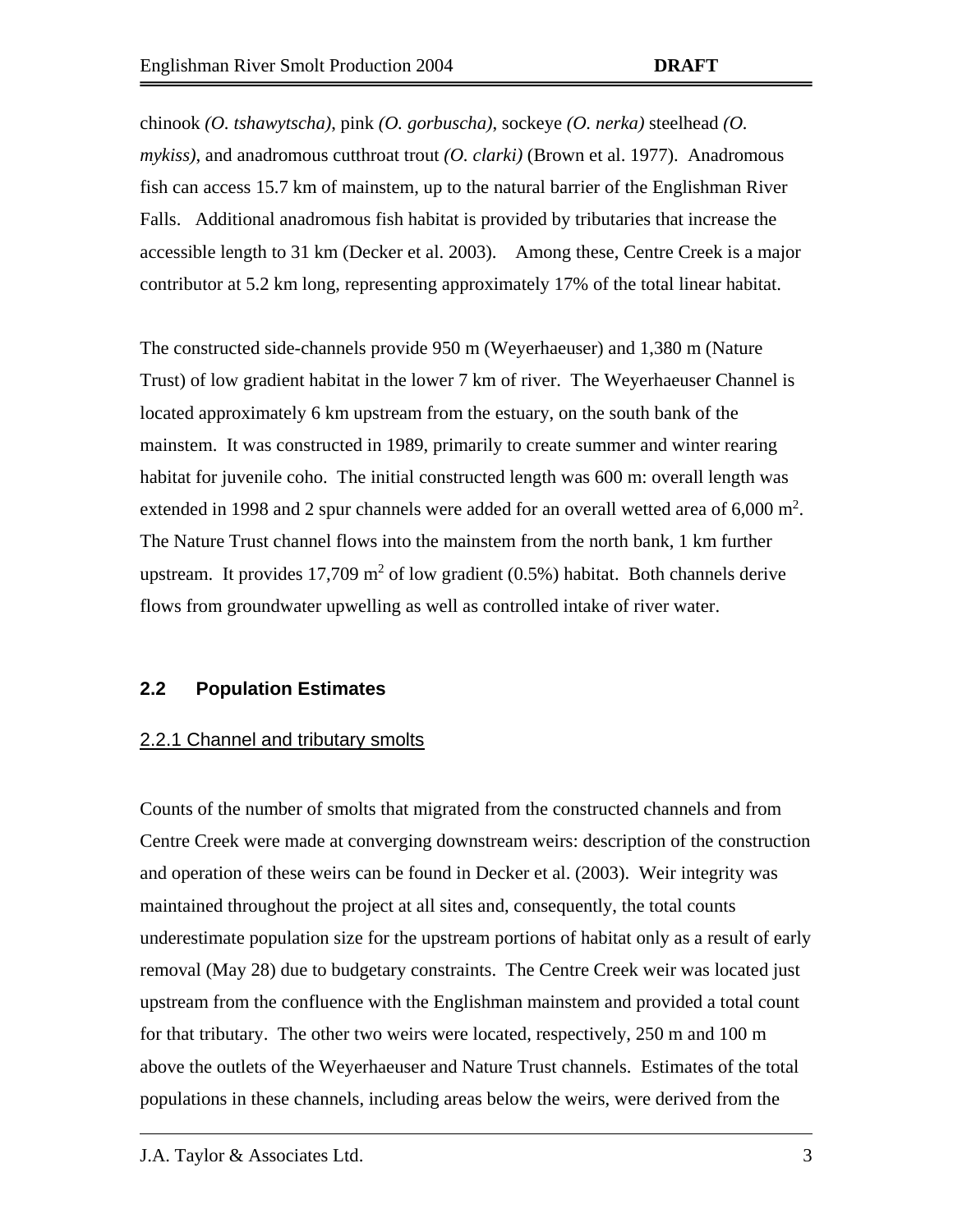smolt counts using ratio expansion factors based on the wetted area of the overall channel versus that above the weir. These factors were 1.3 for the Weyerhaeuser Channel and 1.07 for Nature Trust.

The weirs were operated daily from 30 March to 26 May (Nature Trust was sampled until 28 May). All species collected at the weir were identified and tallied. A majority of juvenile coho and a portion of steelhead smolts were measured for fork length (mm). During periods when coho movement was very high, a sub-sample of smolts was measured, but measurements were made on a daily basis so that bias from sporadic sampling should not affect estimates of mean fork length. Water temperatures were collected daily at each weir and at the RST locations (Appendix 1).

Marking and subsequent release of smolts collected at the weirs was performed to estimate overall population size of the Englishman River outmigration from collections of marked and unmarked smolts at two locations in the lower river. In 2004 all juvenile coho > 65 mm were considered to be smolts. This differed from earlier programs where smolts and yearling parr were differentiated by larger size criteria:  $>$  79 mm in 1998 and 1999 and > 70 mm in 2001 (Decker et al. 2003). In 2002, all sizes of yearling coho were marked (Schick and Decker unpublished data). Marks were stratified by time period and Centre Creek smolts were marked differently than fish from the constructed channels. The primary mark type was a sub-dermal tattoo of Alcian Blue dye, applied to a fin using a Pan Jet dental inoculator (Herbinger et al. 1990). The range of mark types was expanded by the use of caudal fin clips, in order to maximize the number of marks that could be released daily. This eliminated the need to employ less reliable tattoo locations that produced, for example, fin splitting, or those areas with less visible results.

#### <span id="page-7-0"></span>2.2.2 Mainstem Sampling

Two rotary screw traps, 2 m in diameter, were installed in the Englishman River mainstem to trap juvenile coho migrating downstream and assess the mark-unmarked proportions of the migration. The upper trap (URST) was located 4.0 km from tidal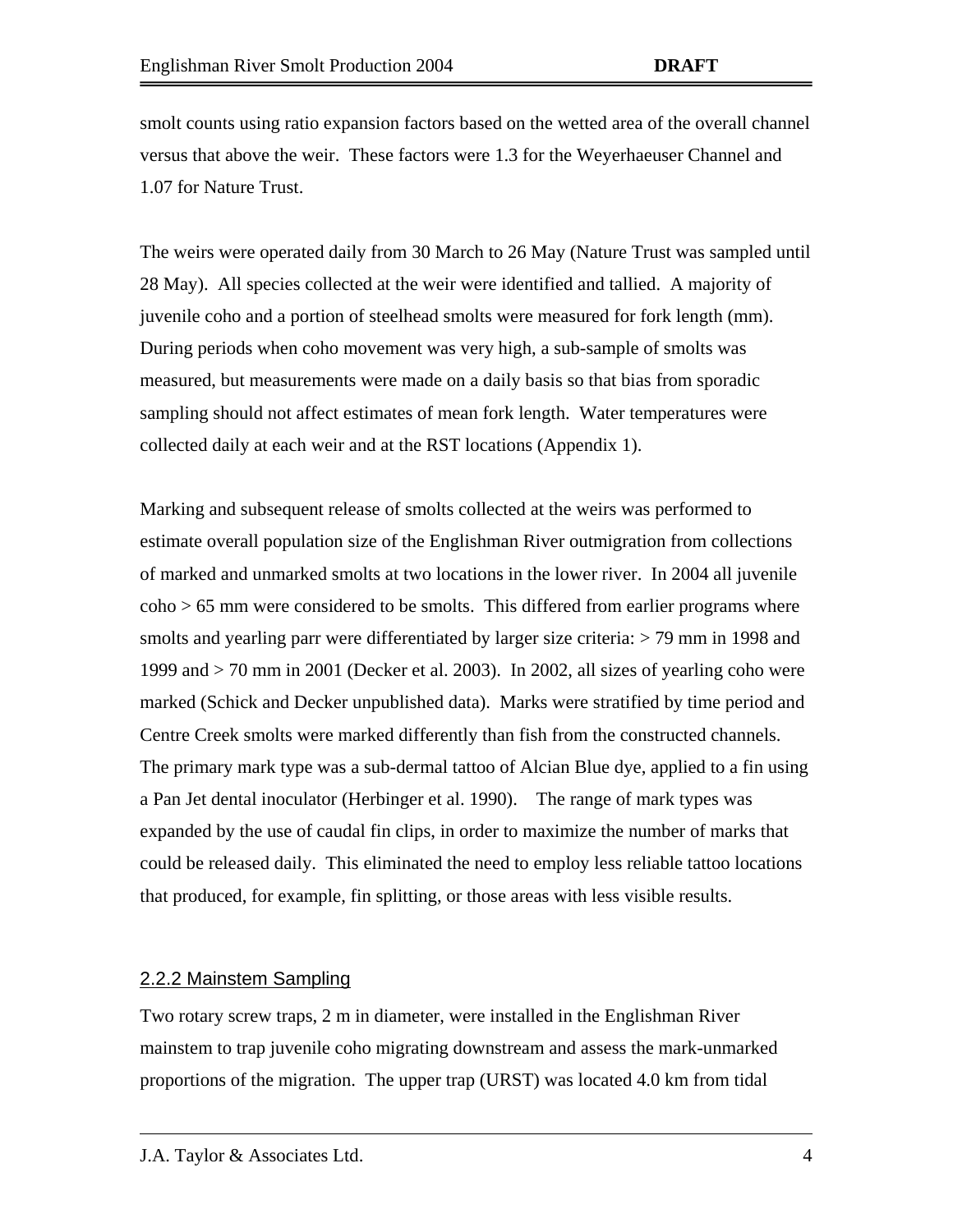influence at the site used in previous programs. The lower (LRST) could not be installed in the same location as previously, due to changes in the thalweg. It was moved approximately 200 m upstream from the original site to the east side of a 5 m wide gravel bar. At this site, the total discharge sampled was less than the 25% estimated for both traps in previous years and the unknown portion of smolt movement through the channel on the west side of the gravel bar was unsampled.

All smolts captured in the RSTs were tallied daily by species and mark/unmark type. Sub sampling was conducted daily, at both sites, for the measurement of fork length (mm). A series of unique marks (Pan Jet) was applied to all unmarked smolts recovered by the URST over the 4 temporal strata.

#### <span id="page-8-0"></span>2.2.3 Modified Petersen Mark-Recapture.

The modified Petersen estimate (Chapman 1951) was used to provide an estimate of the overall population, including marked smolts, from release catch and recapture data. This estimator compensates for the tendency of the simple Petersen to overestimate the true population, particularly at low sample sizes:

$$
N^* = \frac{(M+1)(C+1)}{R+1} -1 \qquad (1)
$$

where

 $N^*$  = estimate of population size

 $M =$  number of marked smolts

 $C =$  number of smolts in the RST catch

 $R =$  number of recaptured marks.

We did not reduce the estimate by 1, since this is a negligible correction at the population levels encountered by the study.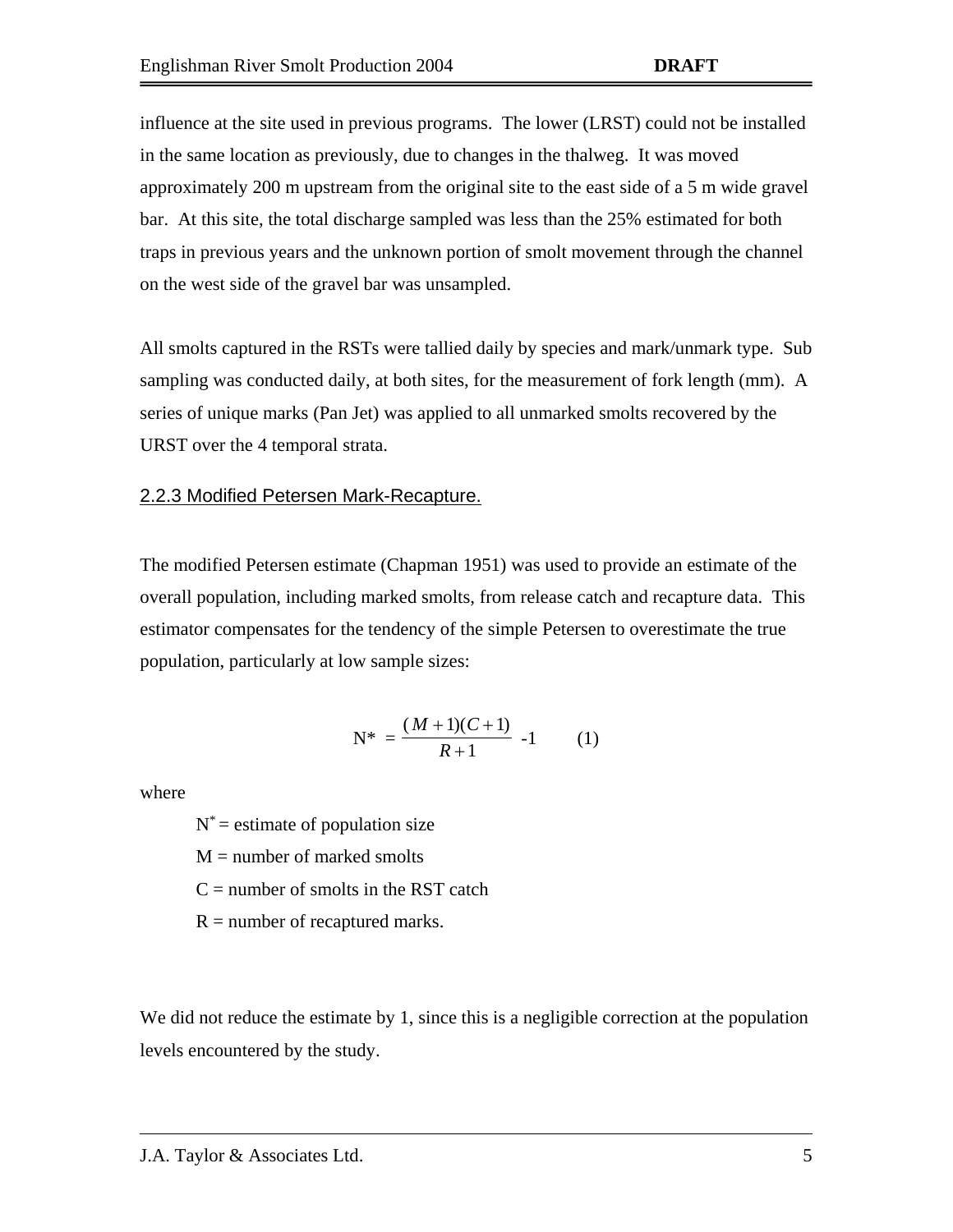The tally of marked smolts from RST catches represents sampling without replacement and, hence, the distribution of R for ranges of M and C, is hypergeometric. However, for populations greater than 100, simpler distributions, such as the binomial and normal, are satisfactory approximations (Robson and Regier 1964). Given the very large smolt population size, the normal approximation to the variance for  $N^*$  is adequate, in the form:

$$
V(N^*) = \frac{(M+1)(C+1)(M-R)(C-R)}{(R+1)^2(R+2)}
$$
 (2)

(see Seber 1982 for conditions to satisfy an approximately unbiased estimate of variance) and approximate 95% confidence limits for N\* are:

$$
\pm 1.96\sqrt{V(N1^*)} \tag{3}
$$

In previous years the total estimate with confidence bounds was expanded to compensate for the location of the furthest downstream RST (Decker 2003). This was performed on the 2004 estimates, although with some reservations, since avoidance of bias requires a direct proportionality between smolt production and lineal distance throughout the Englishman River. The lower river is likely to be less productive than upstream, but there have been no studies to substantiate this. In any case, the potential bias is likely to be small in comparison with the underestimate of population size resulting from truncation of the sampling program, as described later. The multiplication factor, to adjust the population derived from the lower RST data, was 1.07: the lower RST was positioned further upstream in 2004, hence the larger expansion factor in comparison with previous programs.

## **3.0 RESULTS AND DISCUSSION**

#### <span id="page-9-1"></span><span id="page-9-0"></span>**3.1 Coho movement from the side-channels and Centre Creek**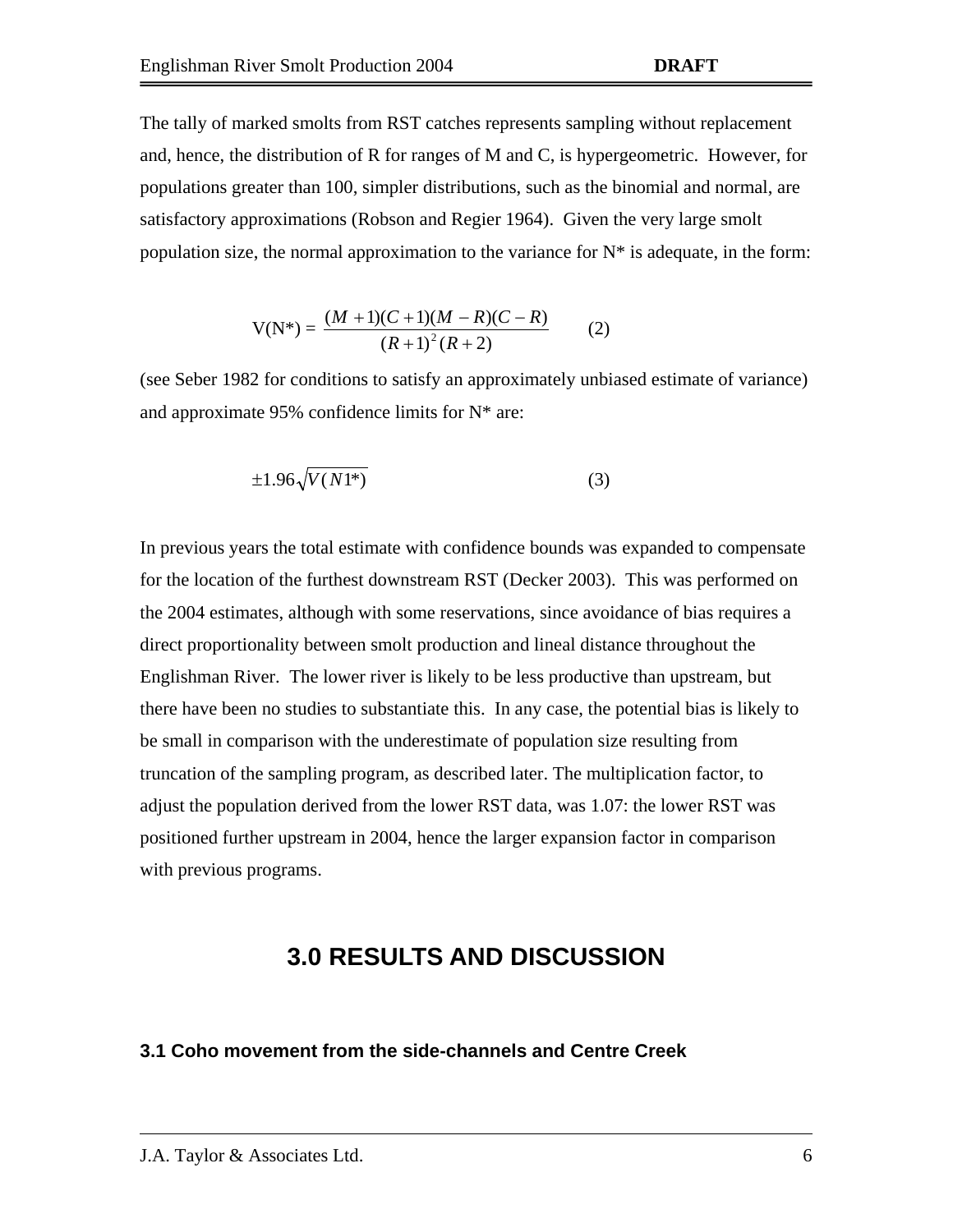Daily counts of coho smolts migrating from the Weyerhaeuser and Nature Trust sidechannels and from Centre Creek were initiated on 30 April and concluded on, respectively, 26 May, 28 May and 26 May. During the study, water temperature in the side-channels ranged from  $5^0C$  to  $14^0C$ , while Centre Creek was slightly warmer at  $7^0C$ to 13.5<sup>0</sup>C (Appendix 1). In contrast, the mainstem was initially cooler  $(4.5^0C)$  and reached a slightly lower maximum temperature  $(13^0C)$ .

The total count of juvenile coho from the Weyerhaeuser channel was only 584 individuals, the lowest of any of the study years; although the unadjusted estimate of 778 smolts in 1998 was similar (Decker et al. 2003). In contrast, Nature Trust produced 5,507 smolts approaching the total from the much longer Centre Creek (6,549). Adjusted for unsampled length, the estimates from the constructed channels are, respectively, 759 and 5,892 smolts. Smolt densities were very high in the Nature Trust Channel (4,270 km-<sup>1</sup>), exceeding the range of estimates provided by Marshall and Britton (1990) for coastal streams. Smolt density in the Weyerhaeuser Channel did not achieve the natural level of Centre Creek (799 smolts. $km^{-1}$  versus 1259 smolts. $km^{-1}$ ) but was within the lower part of the range compiled by Marshall and Britton  $(1990: 363 - 3018 \text{ km}^{-1})$ .

Migration patterns from the side-channels and Centre Creek were noticeably different. Daily movements of coho smolts from the various areas are illustrated in Figure 2. Both the Weyerhaeuser and Nature Trust channels displayed a bimodal movement, with earliest outmigration from the former. Peak migration in both channels occurred on 19 May, with, respectively, counts of 110 smolts and 933 smolts. The latter was delayed by the weir configuration and occurred in conjunction with a modification to the pipe leading to the holding box, to prevent smolts from exiting back into the channel. Smolt movement from Centre Creek was also constrained by the weir construction. In this case, the initial positioning of the trap box resulted in limited flow through the intake pipe. Consequently, smolts were not attracted into the trap box. Adjustment of the box and pipe was rewarded by the large peak movement of 1,850 smolts on 4 May.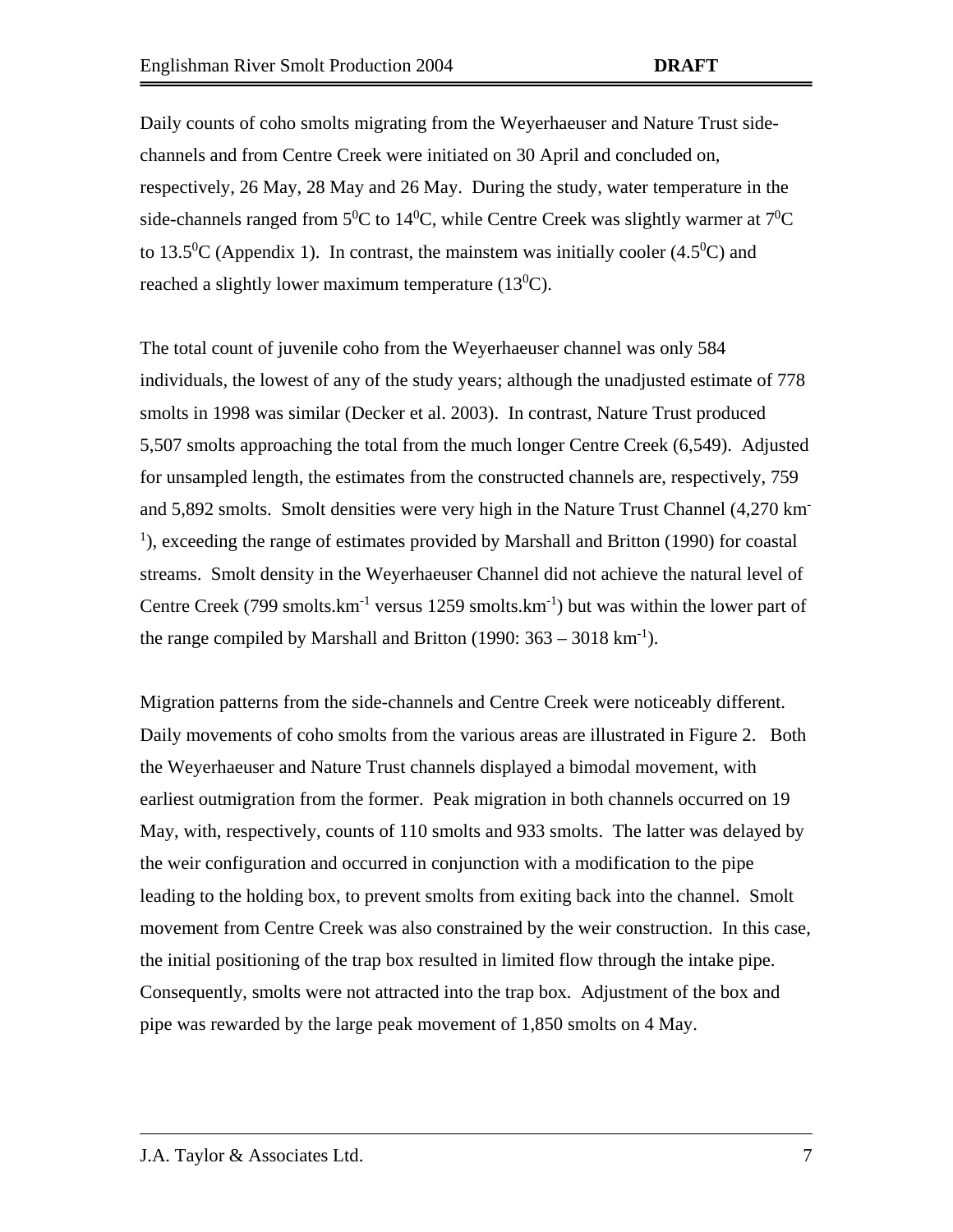Catches of smolts at all three weirs remained above 10 smolts.day<sup>-1</sup> at the conclusion of the sampling program (Fig. 2), suggesting that the outmigration was not complete. In particular, movement from the Weyerhaeuser and Nature Trust channels was still very high on the last sampling dates; 45 smolts.day<sup>-1</sup> and 78 smolts.day<sup>-1</sup>. In the case of the former, this exceeded the mean rate of daily movement of 23 smolts.day<sup>-1</sup>.

Mean fork length of smolts (Fig. 3 and Appendix 2) was significantly different at all sites (ANOVA Bonferroni-adjusted pair wise comparison p<0.001 all cases), although this may also reflect the large number of measurements made at most locations: very large samples tend to produce significant differences because of the power of the test.

#### <span id="page-11-0"></span>**3.2 Mainstem collections**

Over the course of the program, a total of 12,631 marked smolts were released from the Weyerhaeuser and Nature Trust side-channels and from Centre Creek. The totals of marked releases from the constructed side-channels were, respectively, 584 and 5,499 individuals with the remaining 6,548 smolts from Centre Creek. Catches in the 2 mainstem RSTs totalled 5,762 individuals, of which 2,060 smolts were recaptures. The various estimates of population size and associated statistics derived from the combinations of catches and recaptures are presented in Table 1. In all cases the number of marks released and catches in the RSTs were summed over the 4 capture periods.

Capture probabilities for the upper RST averaged 11.2 % (Table 1), similar to the mean value of 12.5 % recorded in 2002 (Schick and Decker 2003). Estimates were not significantly different for the side-channels (10.8 %) and Centre Creek smolts (11.5 %: Pearson chi-square,  $\gamma$ 2 = 1.16, df = 1, p = 0.28). As a result, the estimate of population size using the combined releases and catches from the side-channels and Centre Creek is unbiased with regards to variation in trap efficiency for these segments of the population. The estimate of total smolt numbers using the combined catches by the upper RST was 37,002 (95% CI 34,897 – 39,107). Precision for this estimate ( $\pm$  6%) was greater than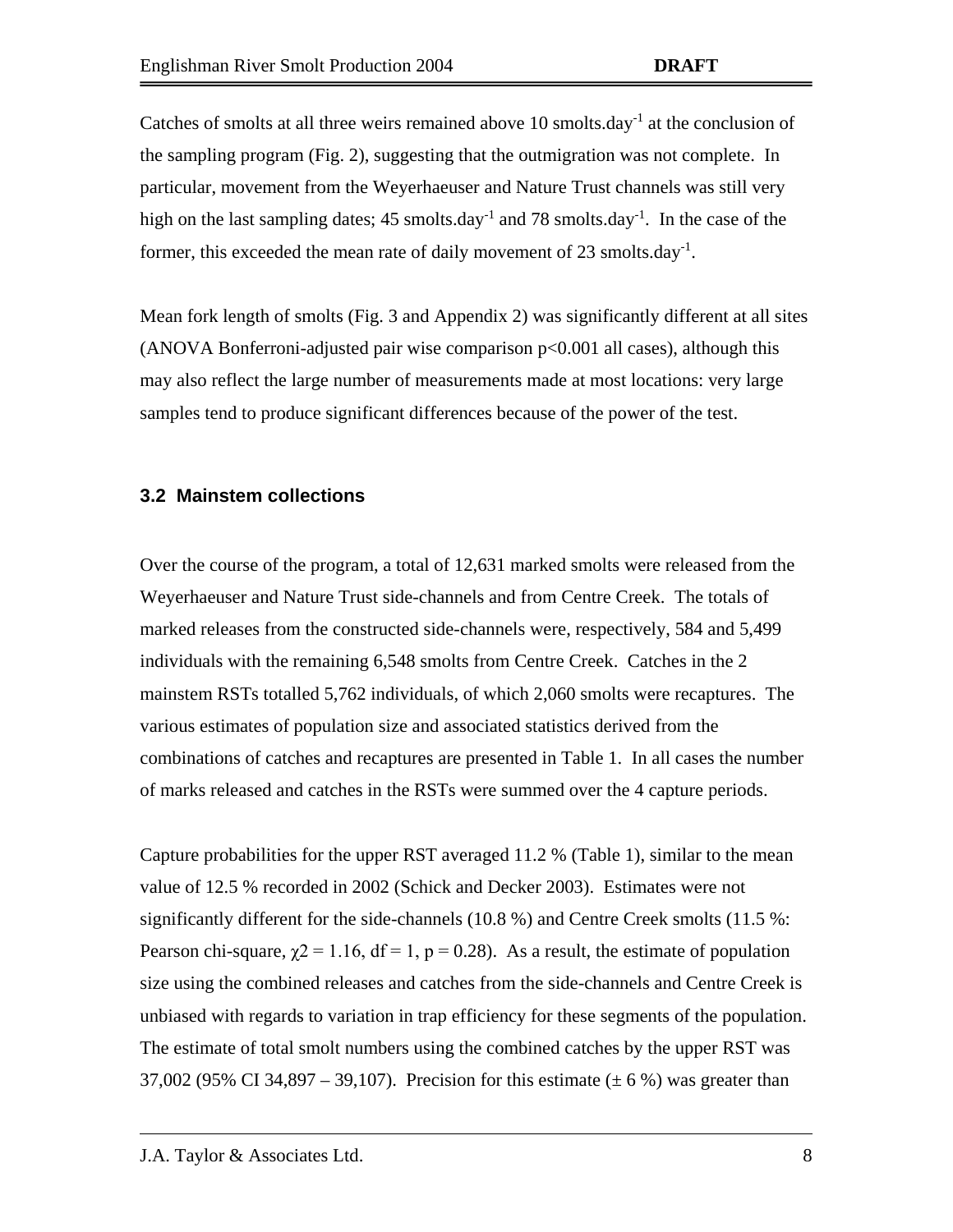that calculated using the individual mark groups (Table 1) as a function of the larger number of marked fish.

The new location of the lower RST permitted a smaller portion of the river to be sampled, and debris caused the trap not to function on 10 occasions. Consequently, there was a reduction in total catch compared to the upstream trap (1,624 versus 4,138; Table 1). Mean capture probability for the various mark groups also declined, although this is not a direct function of catch size. Estimates ranged from 3.9 to 4.5 % with a mean of 4.2 % (Table 1). However, there was no significant difference in trap efficiency among the three mark groups ( $\gamma$ 2 = 1.91, df = 2, p = 0.39), so combining the mark and capture totals would be expected to contribute little or no bias to the estimate of population size. The estimate of smolt abundance from the combined mark groups was 38,627 (95% CI 35191 - 42063), while the individual estimates ranged from 36,214 (side-channels) to 40,932 (upper RST). The gain in precision from the use of all groups was more pronounced than shown above for the equivalent URST estimates. The widest confidence limits were associated with the use of the smaller number of upper RST releases alone  $(\pm 19\%)$ , while combining all mark groups increased precision to  $(\pm 9\%)$ . The increase in total marks due to the contribution from the URST (110; Table 1) was offset by the reduction in catch in the lower RST (1,624 smolts versus 4,138 smolts), therefore, overall precision was not quite as good as in the previous estimate. However, the LRST catches included coho from the lower river that were not sampled by the upstream trap and we recommend the use of the combined marks estimate of 38,627 smolts as, potentially, the most accurate estimate of the overall migration. Adjustment to correct for the unsampled mainstem population, below the LRST, expands the estimate to 41,331 ( $\pm$  3,677 smolts; Table 2). Although the release of marks from the URST provided greater conformity to mainstem migration timing as described by LRST catches (Fig. 4), the potential to gain accuracy for the early, relatively minor segment of the population that migrated in April, is overshadowed by the loss of precision associated with the smaller number of marks (given the release of 2,795 marks from the URST, approximately 4,700 smolts would have had to be examined to attain an error of  $\pm$  10% in 95% of trials: based on formulae by Robson and Regier 1964).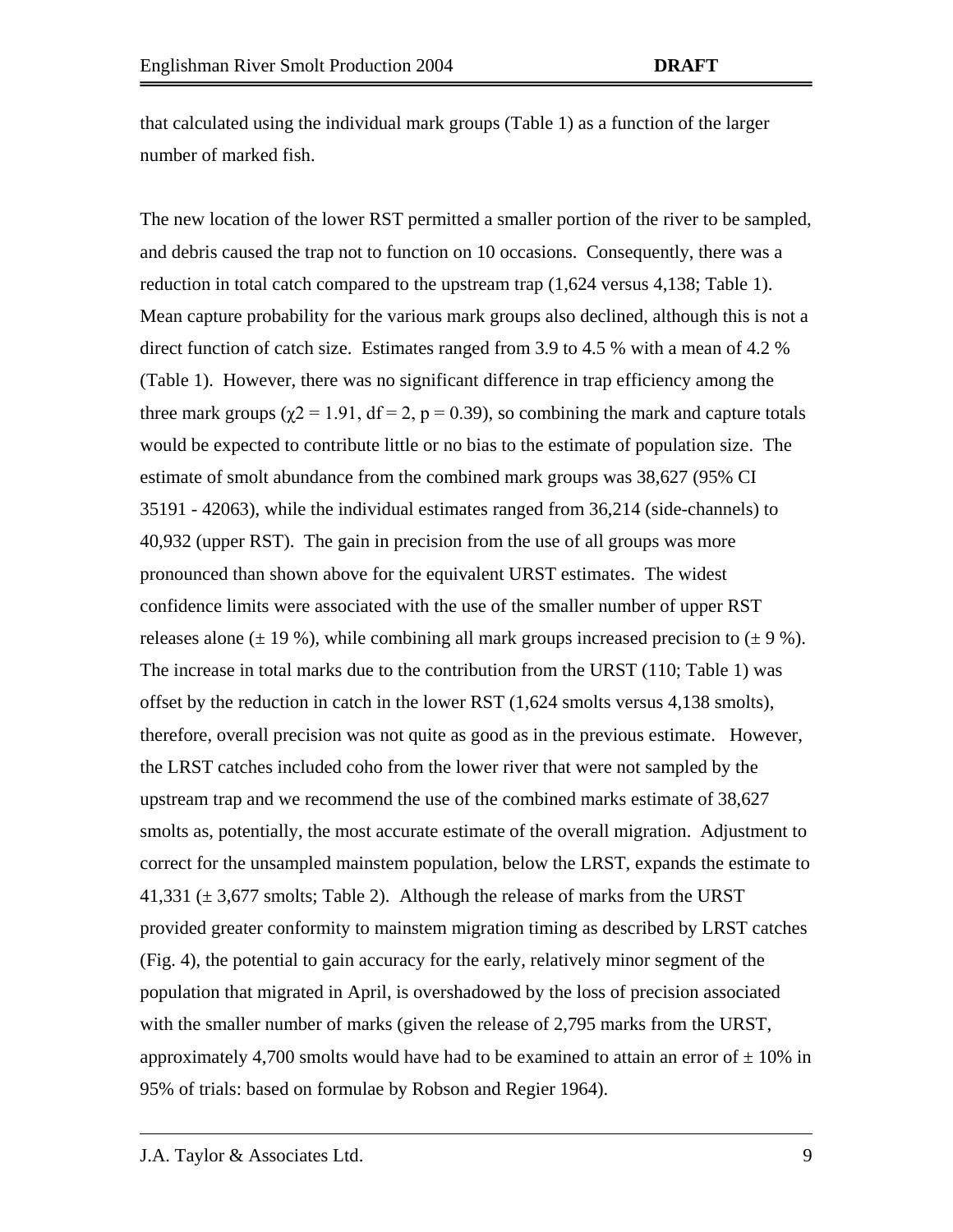The adjusted counts of smolt output from the constructed channels and from Centre Creek indicate that 16 % of the total smolt migration from the Englishman River was generated by each of these areas (Table 2). These data equal the16% estimated to have originated in the side-channels in 2002 (Schick and Decker 2003), although there was a lower contribution from the Weyerhaeuser Channel (1.8%) and greater production in Nature Trust (14.3%) in 2004. The current program confirms the importance of, particularly, the Nature Trust channel to overall coho smolt production in the Englishman River system.

#### <span id="page-13-0"></span>**3.3 Sources of bias in the population estimate**

The design of the 2004 program required application of 12 distinct marks to distinguish two application sites (side-channels plus Centre Creek and the upper RST) and 6 time strata: ultimately 4 strata were examined as a result of financial constraints. Unfortunately, re-allocation of specific marks based on ease of application and subsequent recognition, in conjunction with the use of a unique mark for Centre Creek smolts, created errors in mark application. As a result, recoveries could not be accurately assigned to their respective release strata, and the data had to be pooled to generate the Peterson estimate. This may have increased the susceptibility of the estimates of abundance to bias. A number of assumptions are required to be fulfilled for the unbiased estimation of population size using a Petersen estimator. These have been dealt with in detail by a number of authors e.g. Seber (1982), Arnason et al. (1996) and need only be stated briefly here, in conjunction with examination of compliance in the present study.

I. No mark loss – the primary issue here is short term mortality effects i.e. between release and recapture, although reporting of marks can influence the estimate, particularly if marks are indistinct or susceptible to removal. Marking mortality was not assessed during the program, but was assumed to be very low in accordance with previous studies (Schick and Decker 2003).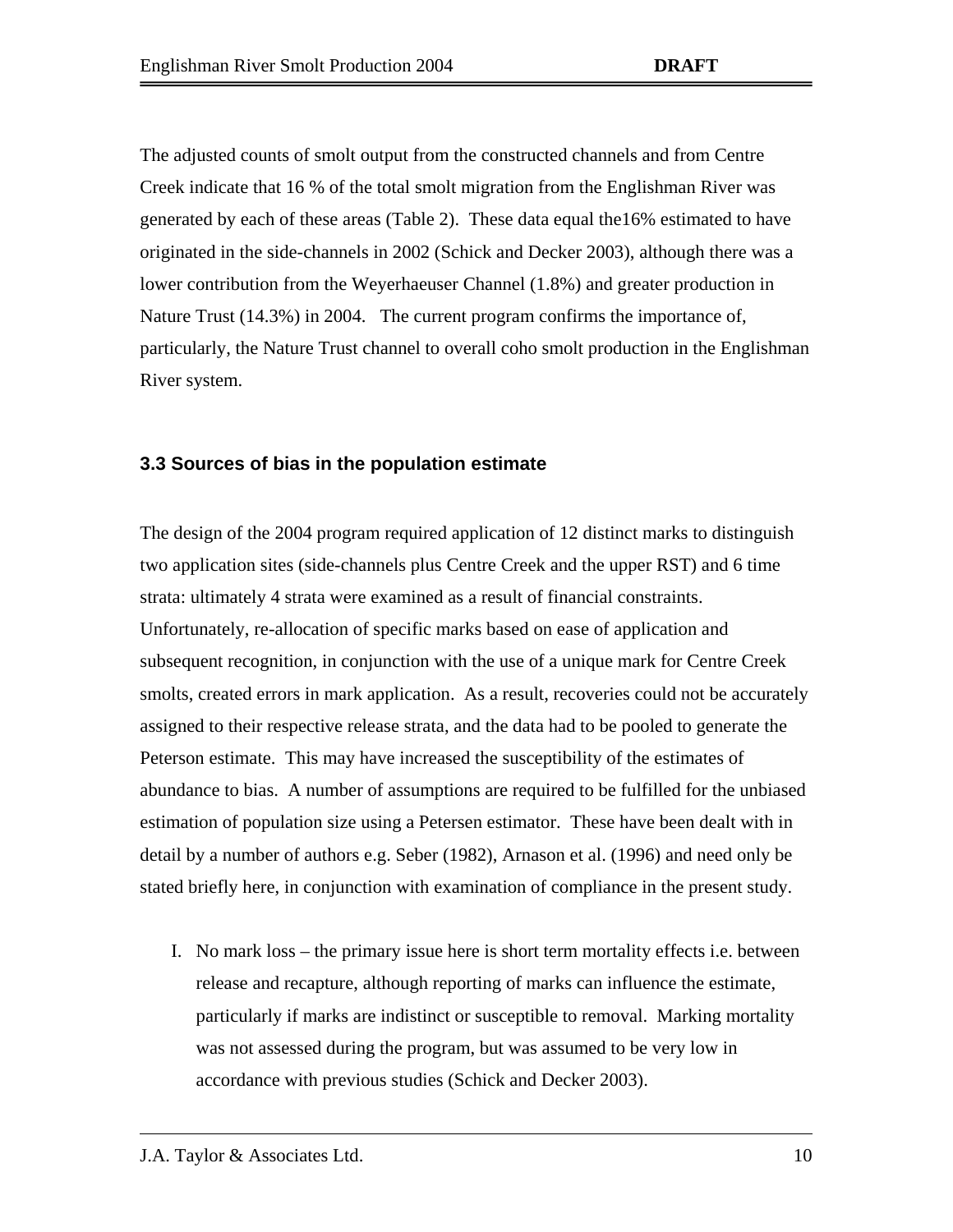- II. Population closure Closure has different implications for stratified versus nonstratified designs. For this project, it requires that all of the population is encompassed within the sampling period. Since the project was concluded prior to cessation of migration, we must be satisfied with an acknowledged underestimate of population size.
- III. All smolts share the same probability of capture, or, an equal probability of being examined for marks – there was no selective sampling strategy for mark releases from the various sites and all but a small number of smolts were marked. It was assumed that the release sites were sufficiently far from the capture sites that random mixing of marks with the unmarked smolt population would occur. Issues of trap avoidance and potential effects of marking could not be addressed in this program.
- IV. Constant probability of capture ideally, catchability should remain stable throughout the study although most capture gear displays size selectivity (Ricker 1975). Temporal stratification can minimize bias by compensating for events, such as fluctuations in discharge or variation in size of migrants over time. While the present study was designed to incorporate temporal strata, as noted above, in its absence we cannot assess the degree to which such factors may have biased the overall estimate. Examination of the size distribution of recaptured smolts suggested that these were larger than either the unmarked mainstem smolts or the total population of marks. However, this may have been an artefact of sampling, since RSTs tend to select for smaller fish that have lesser avoidance abilities.
- V. All marks are recovered or move past the recapture site this generally addresses the potential for marks from a release stratum to occur in more than one recovery period and would not have been an issue in this study except for the early termination of sampling. Since the time of travel of fish from the various release sites to the recapture sites is not known, some unknown portion of the final mark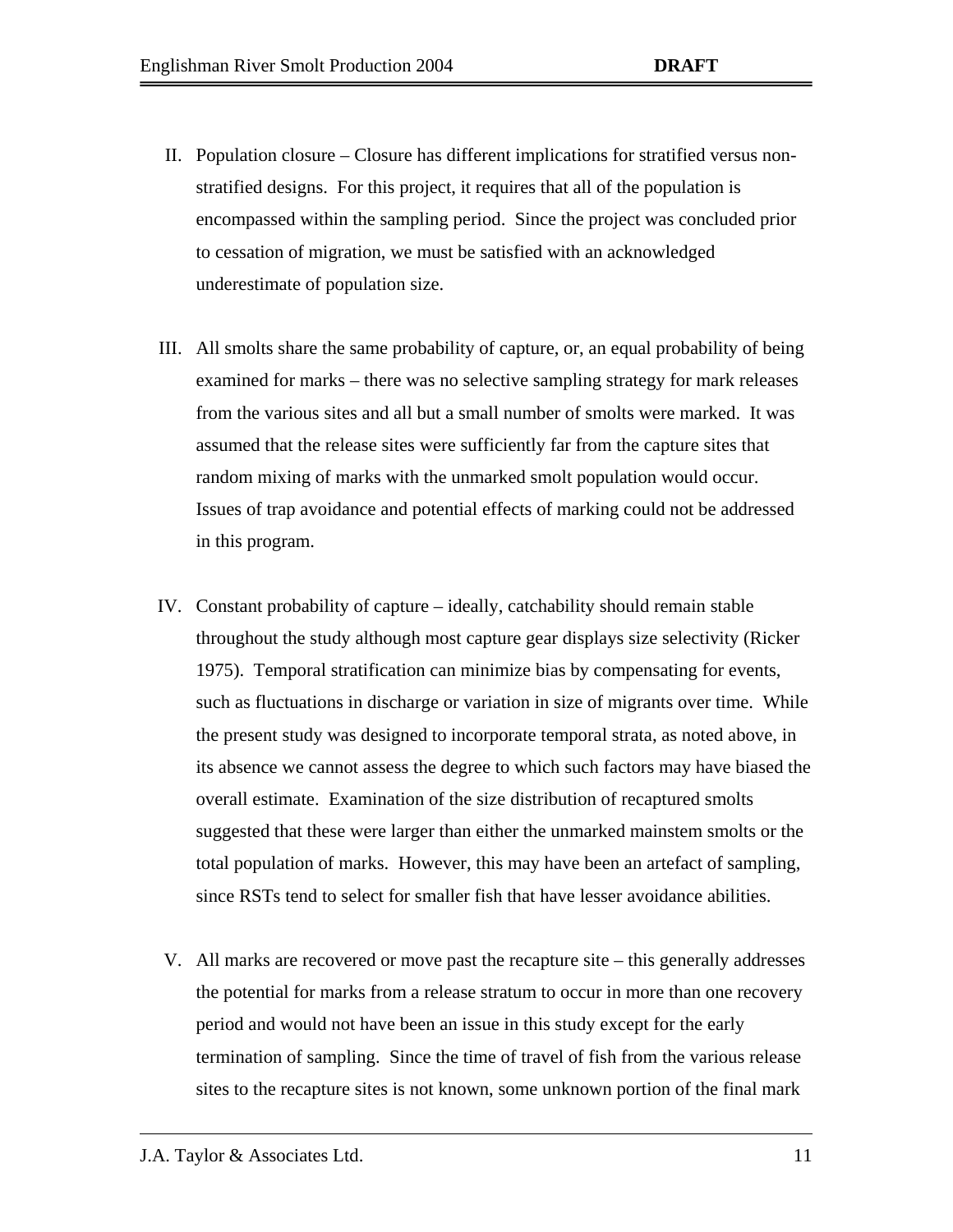releases may not have had the opportunity of being sampled in RST catches. This would result in a degree of upward bias in the estimates, although the overall effect may have been minor. For example, eliminating the final 78 marks released from Nature Trust channel would reduce the total system estimate by approximately 200 coho, or 0.5% of the migration.

## <span id="page-15-0"></span>**4.0 CONCLUSIONS AND RECOMMENDATIONS**

The estimate of smolt abundance  $(41,331 \pm 3,677 \text{ coho})$  suffers from a number of intrinsic and potential sources of bias, as reported above, not the least of which is the failure to represent total emigration. Some of these resulted from errors in execution of the program (loss of stratification, premature conclusion of sampling) while others were either not specifically addressed (mortality and marking effects) or potentially occurred as a function of the sampling methodology (size selective capture). However, although the program produced an underestimate of smolt abundance, it is probable that most of the outmigration was sampled, both in the mainstem and at the channel/tributary weirs. There was fairly good agreement among the rates of migration illustrated for the channels and mainstem in the latter part of the study (Fig. 4), although Centre Creek may have reached the end of migration while the other areas did not (Fig. 3). Consequently, the proportional contributions estimated for the side-channels and Centre Creek are likely representative of the overall geographical distribution of these populations. Clearly, there is agreement between the current estimate of side-channel contribution and that estimated in previous years of the study (e.g. Schick and Decker 2003), that suggests that the sidechannels provide a much larger contribution to the smolt output (16%) than would be expected on the basis of channel length (8% of the system length). However, a number of changes to the program are required to provide a more robust estimate of the total numbers of coho that form the outmigration from the Englishman River system.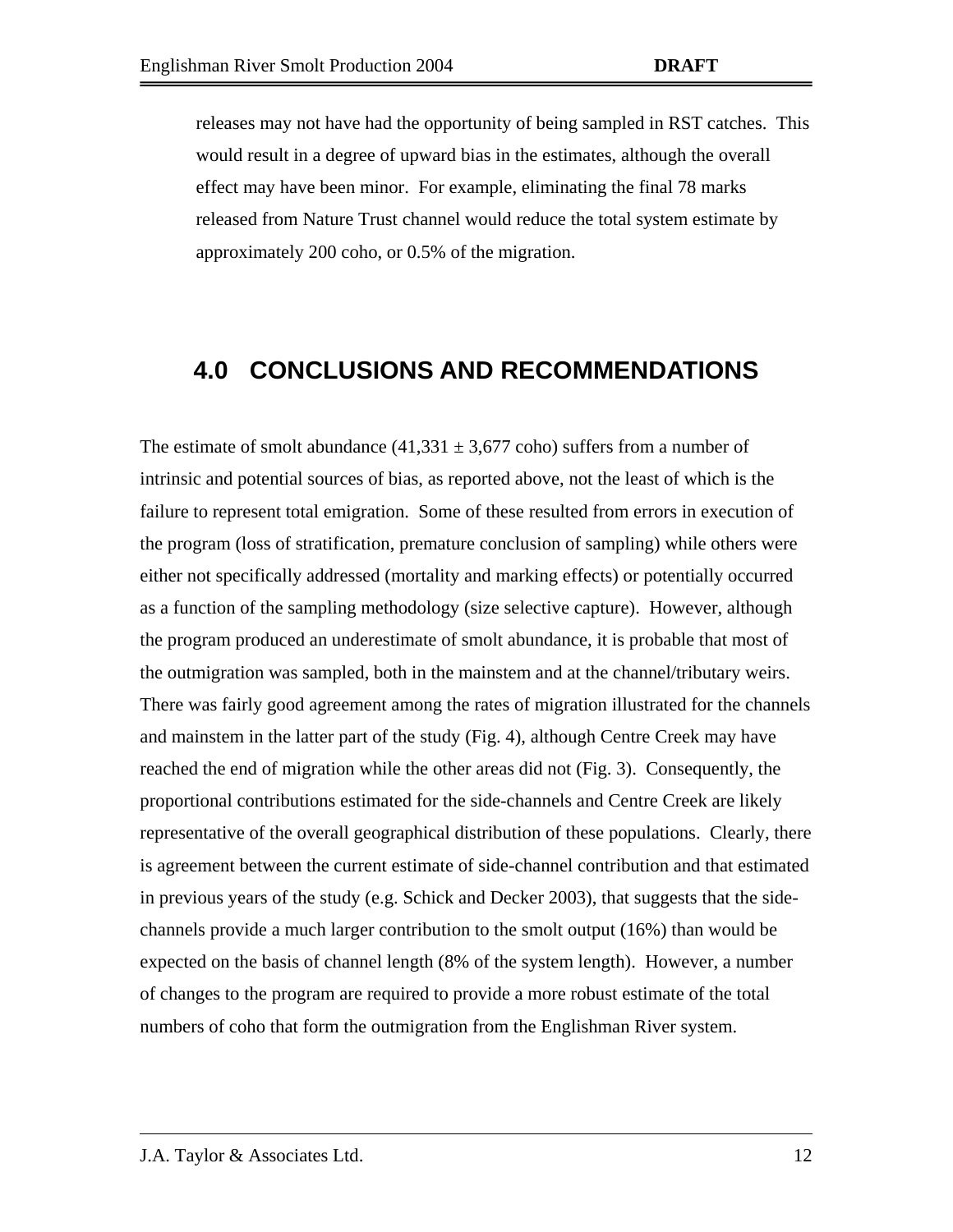The use of mark-recapture methods to assess population size are commonly, and perhaps, most widely, implemented through a Petersen estimator (Seber 1982), which has the advantage of simplicity of application and of primary assumptions. However, procedural ease can be offset, in all but the simplest cases, by failure to address a number of factors that may substantially bias results. Consequently, a variety of methods have been developed to accommodate more complex situations. These tend to be based on maximum likelihood methods (Arnason et al. 1996), Bayesian methods (Gazey and Staley 1986 and Mäntyniemi and Romakkaniemi 2002) or the more esoteric "resighting" models based on passive integrated transponder (PIT) tags (Skalski 1998 and Brakensiek 2002). However, not every situation calls for the substantial increase in effort and cost associated with refined methodologies, and, as well, some studies, including early versions of the present program (Decker et al. 2003) have indicated that the Petersen estimator can be robust to violations of the assumptions of constant catchability (see also Schwarz and Dempson 1994) and can perform as well as stratified estimators, and with greater precision, in some circumstances (Schubert 2000). Perhaps the best test for the utility of the methodology remains the use for which the estimates are intended. Robson and Regier (1964) suggest that estimates having greater than 25% error with a probability of  $<$  5% are suitable for accurate management work, while an error  $>$  10% with the same probability is appropriate for research. The estimate in the present study achieved  $\pm 9\%$ , largely as a result of the large number of marks released. It is likely that the Petersen estimator will provide satisfactory levels of precision and accuracy, to achieve the goals of this program, particularly if we can minimize bias in a cost effective manner. A particularly important source of uncertainty is the variation in capture probability over time, which can be exacerbated by the potential for smolts to move in schools, as opposed to moving independently. This may result in greater than expected variation in capture probabilities (overdispersion) and increased bias. However, by utilizing temporal stratification to create fairly short periods of consistent trap efficiency, e.g. after Carlson et al. (1998), we can minimize bias and lower the complexity of multiple mark releases with a concomitant reduction in field crew costs.

The principal recommendations for future programs are: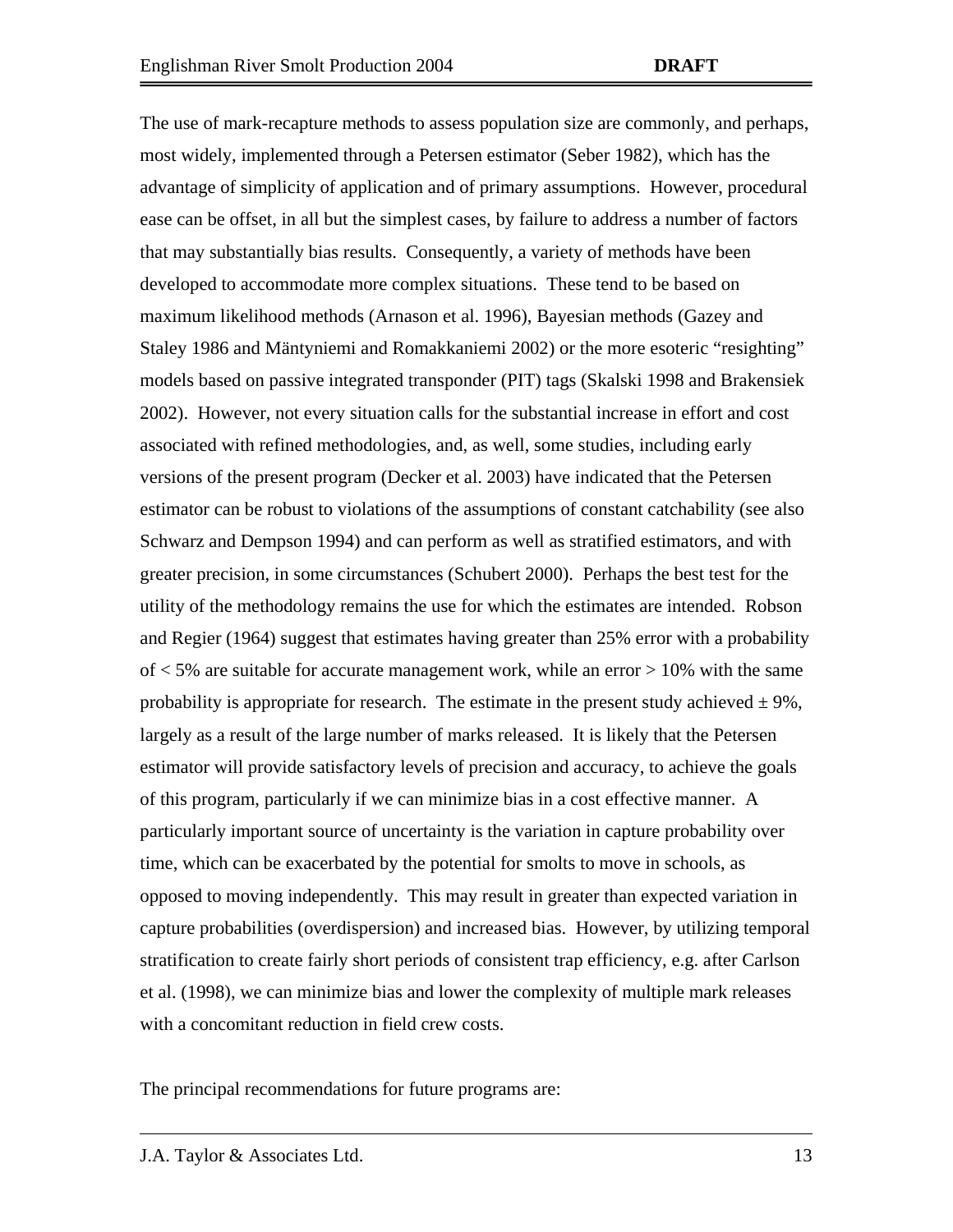- I. Scheduling the sampling period to encompass a majority of smolt movement. If budgetary constraints preclude sampling throughout the period of migration, sampling should be initiated later than in 2004 to ensure that the conclusion of emigration is represented in catches. Less than 5% of upper RST catches and < 3% of lower RST catches were obtained up to 25 April, while an unknown, but probably much larger portion of the migration occurred after sampling ceased on 28 May.
- II. Stratification is essential to reduce potential bias resulting from periods of unequal capture efficiency. I recommend that the complexities of multiple mark releases are eliminated by adopting a series of releases from one or two weir sites, each discretely paired with a recapture period. One mark will suffice in this system and release and recapture tallies will be simplified.
- III. A system for sampling catches (marking and recapture) for fork length is required to assess size selectivity by the RSTs. Systematic proportional sampling, based on catch size should be sufficient.
- IV. Finally, improvement or selection of a new RST site in the lower river should be investigated. The upper site had better capture efficiency (11%) than the lower site (4%) in 2004 but does not assess the smolt population within the 4km of river above tidal influence. The furthest downstream site that will produce at least 10% catch probability should be the goal for recovery sampling.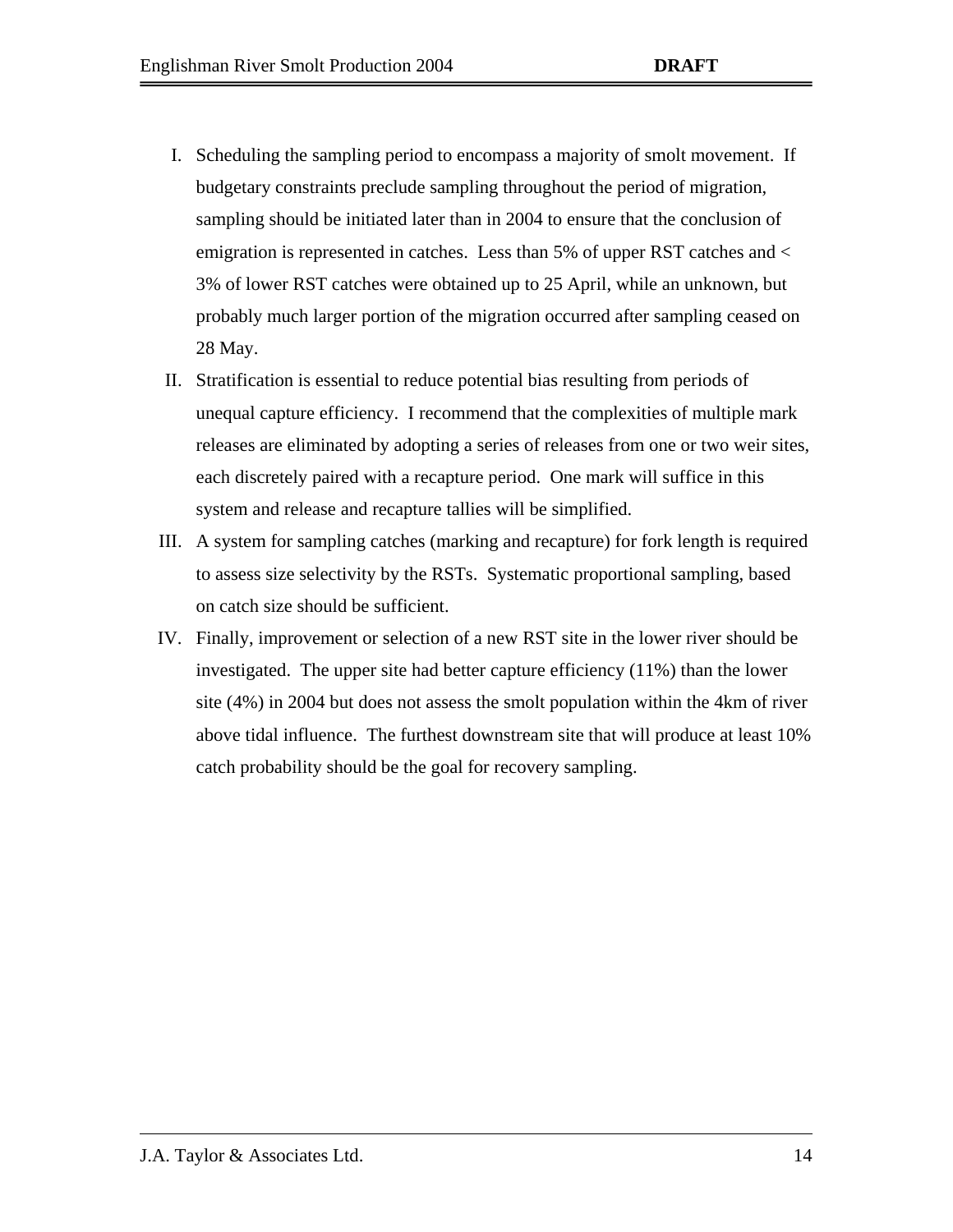# **5.0 ACKNOWLEDGEMENTS**

<span id="page-18-0"></span>Thanks to Mel Sheng for administering the program and for his input into the study design. Clayton Young, Community Fisheries Development Centre Central Vancouver Island, co-ordinated the field program. Jeff Young, Ardith Turney, Bob Brown and Mike Edwards counted, marked and measured coho smolts at the channel and RST sites. Thanks also to Mr. Kerry O'Conner for permission to access the lower RST site through his property.

# **6.0 REFERENCES**

- <span id="page-18-1"></span>Arnason, A.N., C.W. Kirby, C.J. Schwartz and J.R. Irvine. 1996. Computer analysis of data from stratified mark-recovery experiments for estimation of salmon escapements and other populations. Can Tech. Rep. Fish. Aquat. Sci. 2106 : 37p.
- Brakensiek, K.E. 2002. Abundance and Survival Rates of Juvenile Coho Salmon (*Oncorhynchus kisutch*) in Prairie Creek, Redwood National Park. Unpubl. MSc Thesis submitted to Humboldt State University, California.
- Brown, R. F., V. D. Chahley and D. G. Demontier. 1977. Preliminary catalogue of salmon streams and spawning escapements of Statistical Area 14 (Comox – Parksville). Fish. Env. Canada. Fish. Mar. Serv. PAC/D-77-12.
- Carlson, S.R., L.G. Coggins Jr. and C.O. Swanton. 1998. A simple stratified design for mark-recapture estimation of salmon smolt abundance. Alaska Fish. Res. Bull. 5(2):88-102.
- Cochran, G. 1977. Sampling techniques. 3rd ed. John Wiley and Sons, New York.
- Decker, A.S., Lightly, M.J. and A.A. Ladwig. 2003. The contribution of two constructed side-channels to coho salmon smolt production in the Englishman River. Can. Tech. Rpt. Fish. Aquat. Sci. 2442 : 53p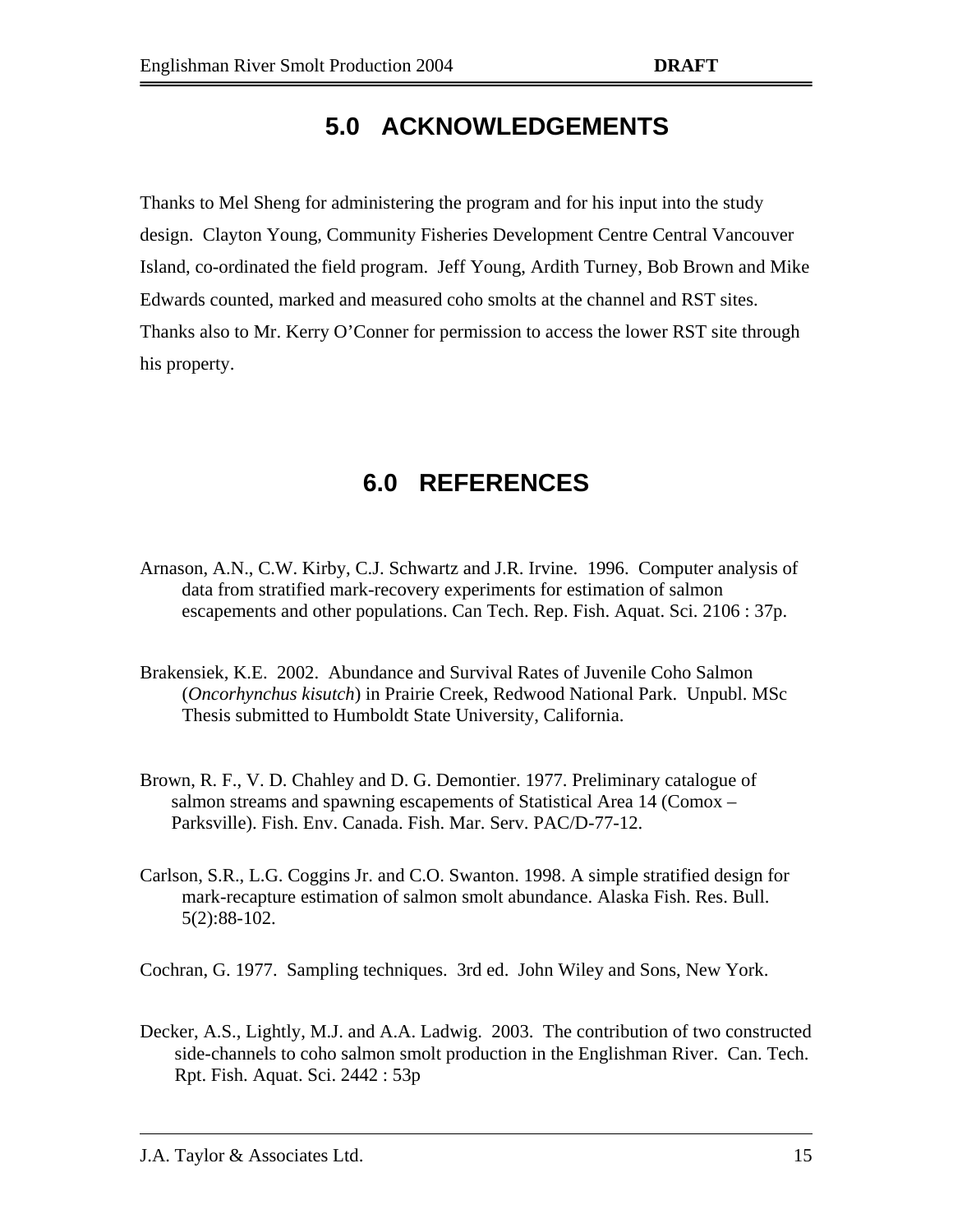- Gazey, W. J. and M. J. Staley. 1986. Population estimation from mark-recapture experiments using sequential Bayes algorithm. Ecology. 67(4): 941-951.
- Herbinger, C.M., G.F. Newkirk and S.T. Lanes. 1990. Individual marking of Atlantic salmon: evaluation of cold branding and jet injection of Alcian Blue in several fin locations. J. Fish. Biol. 36: 99-101.
- Hurst, R. 1988. Englishman River salmon maintenance plan. Unpubl. Rpt. Department of Fisheries and Oceans.
- Marshall, D.E., and E.W. Britton. 1990. Carrying capacity of coho salmon streams. Can. Ms. Rep. Fish. Aquat. Sci. 2058: 46p
- Mäntyniemi, S. and A. Romakkaniemi. 2002. Bayesian mark-recapture estimation with application to a salmonid smolt population. Can. J. Fish. Aquat. Sci. 59: 1748- 1758.
- Miller, L. 1997. Englishman River the MacMillan Bloedel channel. A summary of present and historical biological data. Unpubl. Rpt. Habitat and Enhancement Branch, Department of Fisheries and Oceans.
- Plante, N. 1990. Estimation de la taille d'une population animale à l'aide d'un modèle de capture-recapture avec stratification. M.Sc. thesis, Université Laval, Quebec.
- Ricker, W.E. 1975. Computation and interpretation of biological statistics of fish populations. Bull. Fish. Res. Bd. Can. 191. 382p.
- Robson, D.S. and H.A. Regier. 1964. Sample size in Petersen mark-recapture experiments. Trans. Amer. Fish. Soc. 93 (3):215 – 226.
- Seber, G.A.F. 1982. The estimation of animal abundance. 2<sup>nd</sup> ed. Griffin, London.
- Schick, J. and A.S. Decker. 2003. 2002 update for the Englishman River coho smolt enumeration program. Unpubl. Rpt. By Decker and Associates for Fisheries and Oceans Canada. 22p.
- Schwarz, C.J. and J.B. Dempson. 1994. Mark-recapture estimation of a salmon smolt population. Biometrics 50: 98-108.
- Skalski, J.R. 1998. Estimating season-wide survival rates of outmigrating salmon smolt in the Snake River, Washington. Can. J. Fish. Aquat. Sci. 55: 761-769.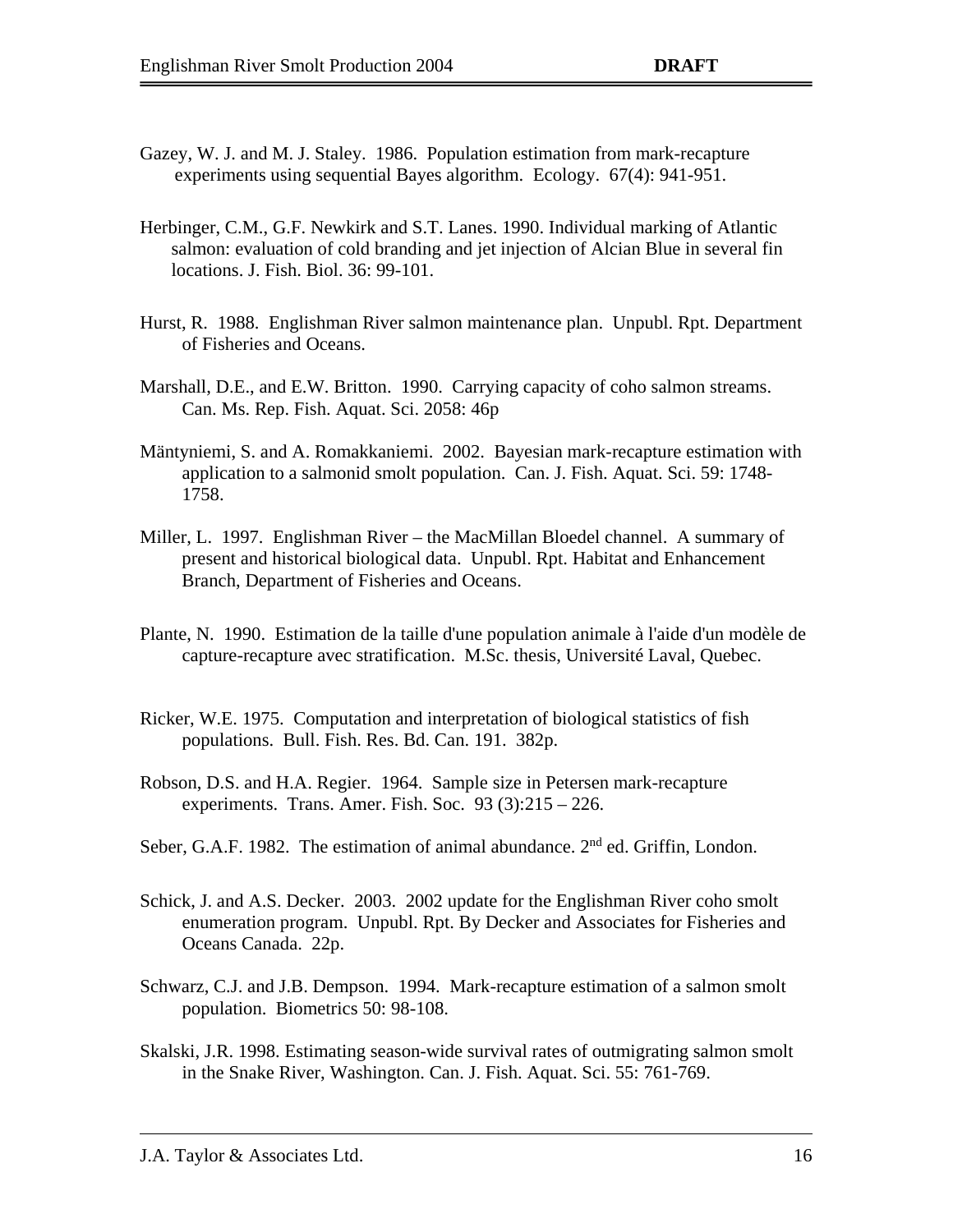Table 1. Estimates of population size derived from recovery sampling by the upper (URST) and lower (LRST) rotary screw traps. Individual estimates are provided for marks released from the Weyerhaeuser and Nature Trust side-channels combined, and from Centre Creek and for marked smolts released from the URST. Capture probabilities (trap efficiencies) are provided by mark group.

#### **URST**

|                     | Catch | Marked<br>Releases | Recaptures | Population<br>Estimate | lower | upper |    | capture<br>95% CL 95% CL CI % probability |
|---------------------|-------|--------------------|------------|------------------------|-------|-------|----|-------------------------------------------|
| All locations       | 4138  | 12631              | 1412       | 37002                  | 34897 | 39107 | 6% | 11.2%                                     |
| <b>Sidechannels</b> | 4138  | 6083               | 659        | 38154                  | 35197 | 41111 | 8% | 10.8%                                     |
| <b>Centre Creek</b> | 4138  | 6548               | 750        | 36094                  | 33456 | 38731 | 7% | 11.5%                                     |

#### **LRST**

|                     | Catch | Marked<br>Releases | Recaptures | Population<br>Estimate | lower | upper |     | capture<br>95% CL 95% CL Cl % probability |
|---------------------|-------|--------------------|------------|------------------------|-------|-------|-----|-------------------------------------------|
| All locations       | 1624  | 15426              | 648        | 38627                  | 35191 | 42063 | 9%  | 4.2%                                      |
| URST                | 1624  | 2795               | 110        | 40932                  | 33259 | 48606 | 19% | $3.9\%$                                   |
| Sidechannels        | 1624  | 6083               | 272        | 36214                  | 31688 | 40741 | 12% | 4.5%                                      |
| <b>Centre Creek</b> | 1624  | 6548               | 266        | 39858                  | 34818 | 44898 | 13% | $4.1\%$                                   |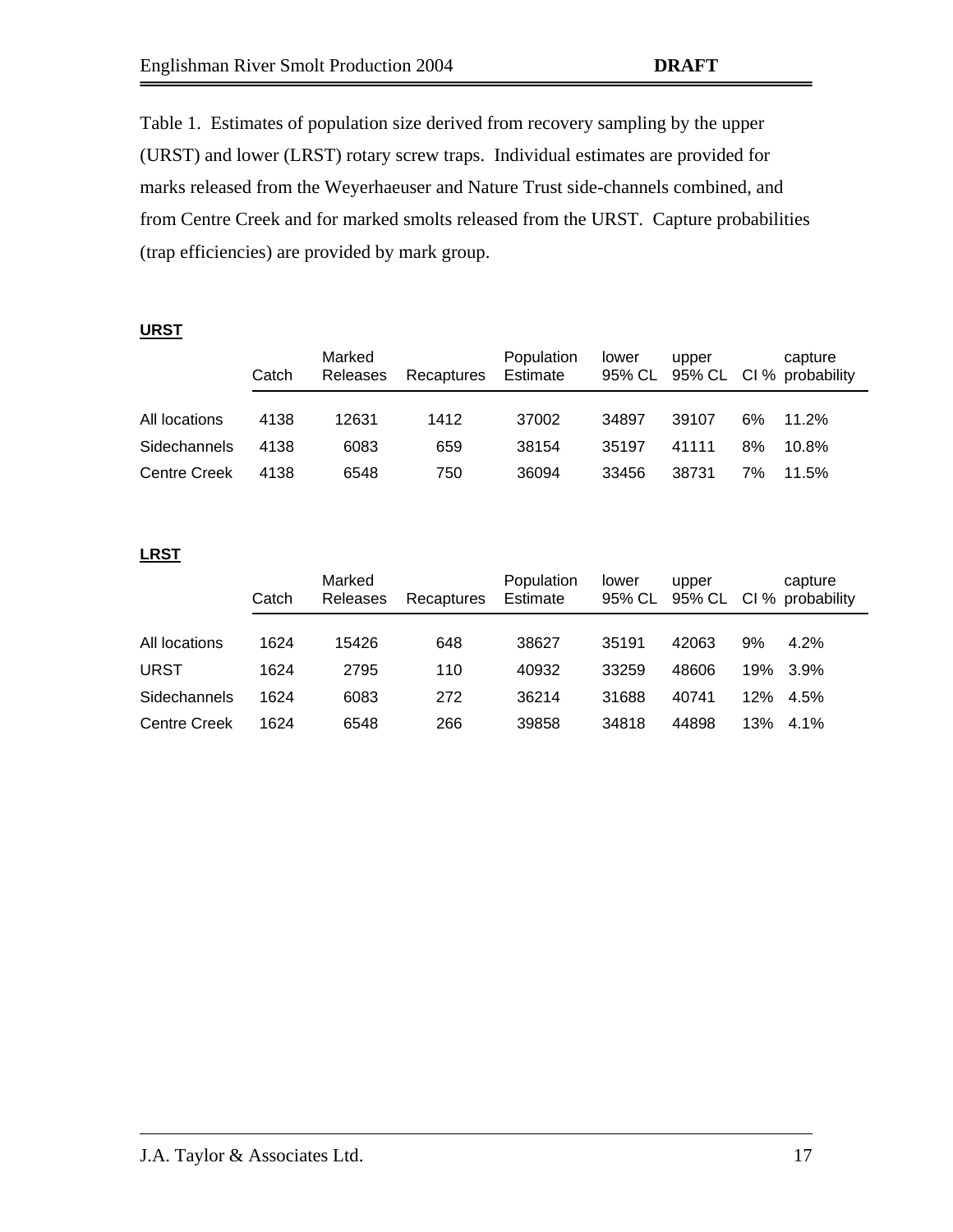Table 2. Summary of populations (N) counted from the Weyerhaeuser and Nature Trust side-channels and from Centre Creek, and estimated for the Englishman system, with expansion, where appropriate, to account for unsampled areas.

| Site                      | N     | ± 95%<br>СI | CI<br>%                  | length<br>(km) | smolt<br>density /km | % contribution<br>to system |
|---------------------------|-------|-------------|--------------------------|----------------|----------------------|-----------------------------|
| Weyerhaeuser              | 759   |             | -                        | 0.95           | 799                  | 1.8                         |
| <b>Nature Trust</b>       | 5892  |             | -                        | 1.38           | 4270                 | 14.3                        |
| Side-channels total       | 6651  |             | $\overline{\phantom{0}}$ | 2.33           | 2855                 | 16.1                        |
| <b>Centre Creek</b>       | 6549  |             | -                        | 5.2            | 1259                 | 15.8                        |
| Mainstem $+$ Centre Creek | 34680 | 3677        | 11                       | 31.0           | 1119                 | 83.9                        |
| Total system              | 41331 | 3677        | 9                        | 33.4           | 1237                 | 100.0                       |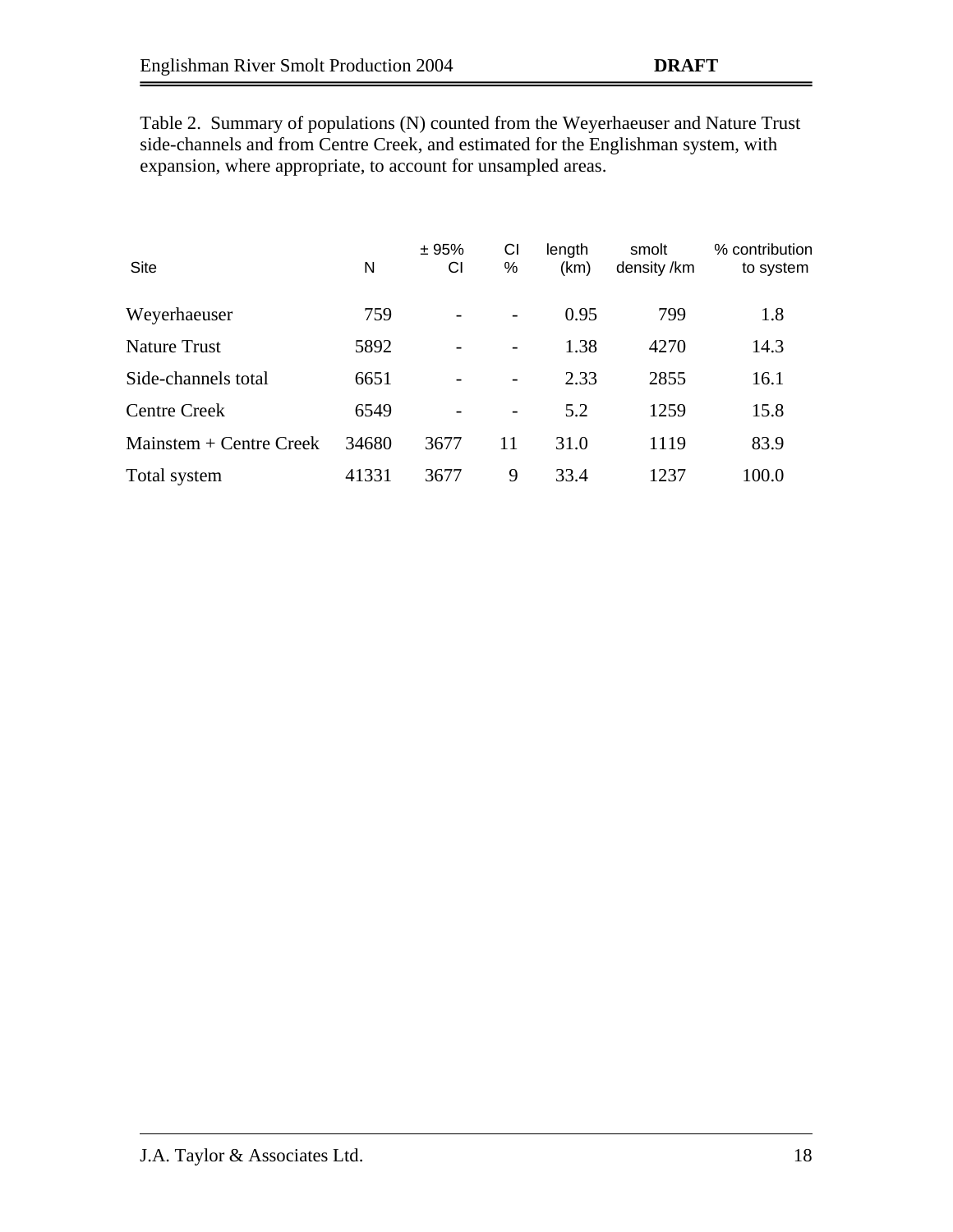

<span id="page-22-0"></span>Figure 1. Map of the Englishman River watershed.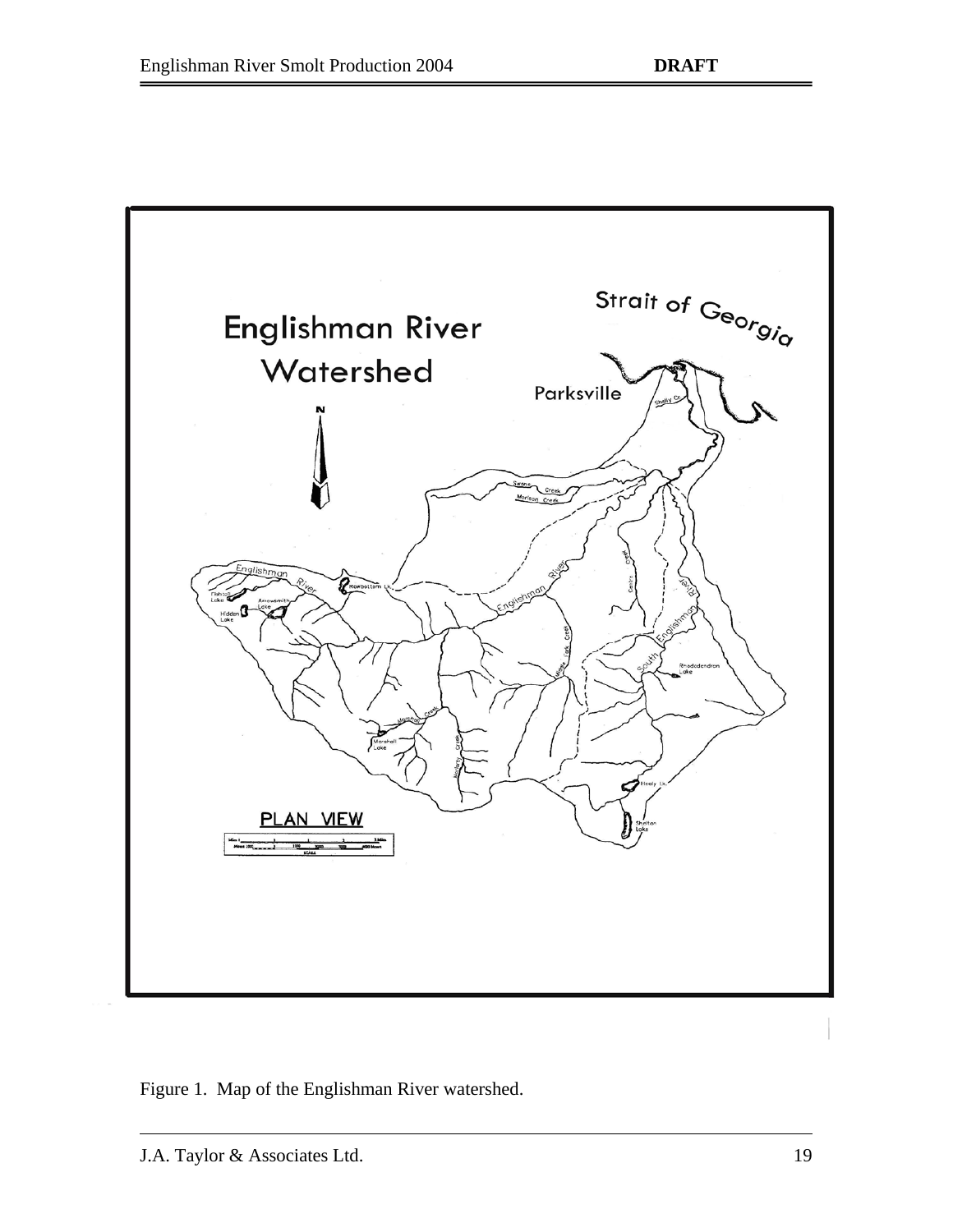

<span id="page-23-0"></span>Figure 2. Daily counts of coho from the constructed channels and Centre Creek and daily catches in the upper and lower rotary screw traps.

Numbers of smolts

Numbers of smolts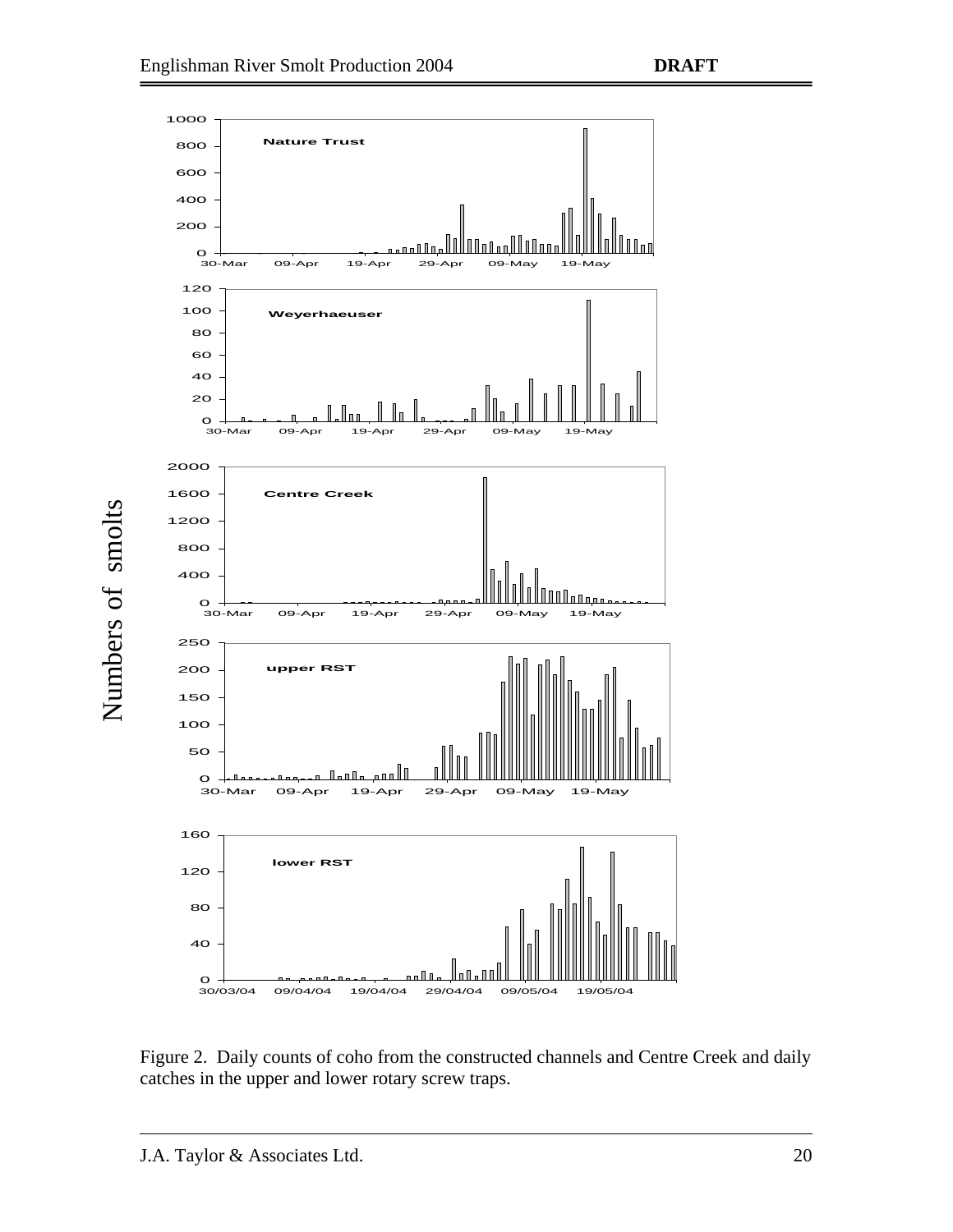

Least Squares Means

<span id="page-24-0"></span>Fig. 3. Comparison of fork length (mm) among the Nature Trust and Weyerhaeuser channels, Centre Creek and the lower and upper RSTs.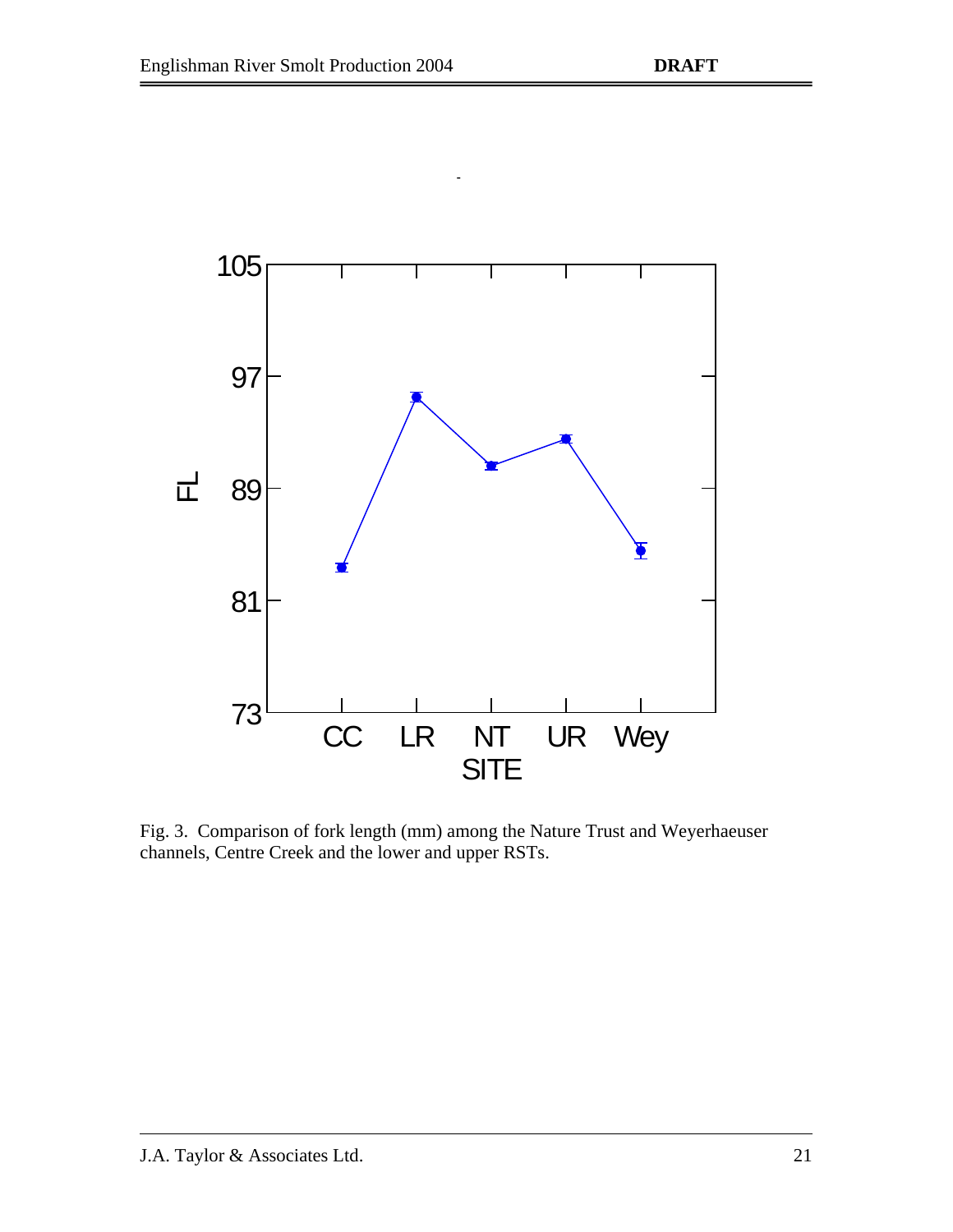

<span id="page-25-0"></span>Fig. 4. Comparison of cumulative frequency distribution plots of catches, marked and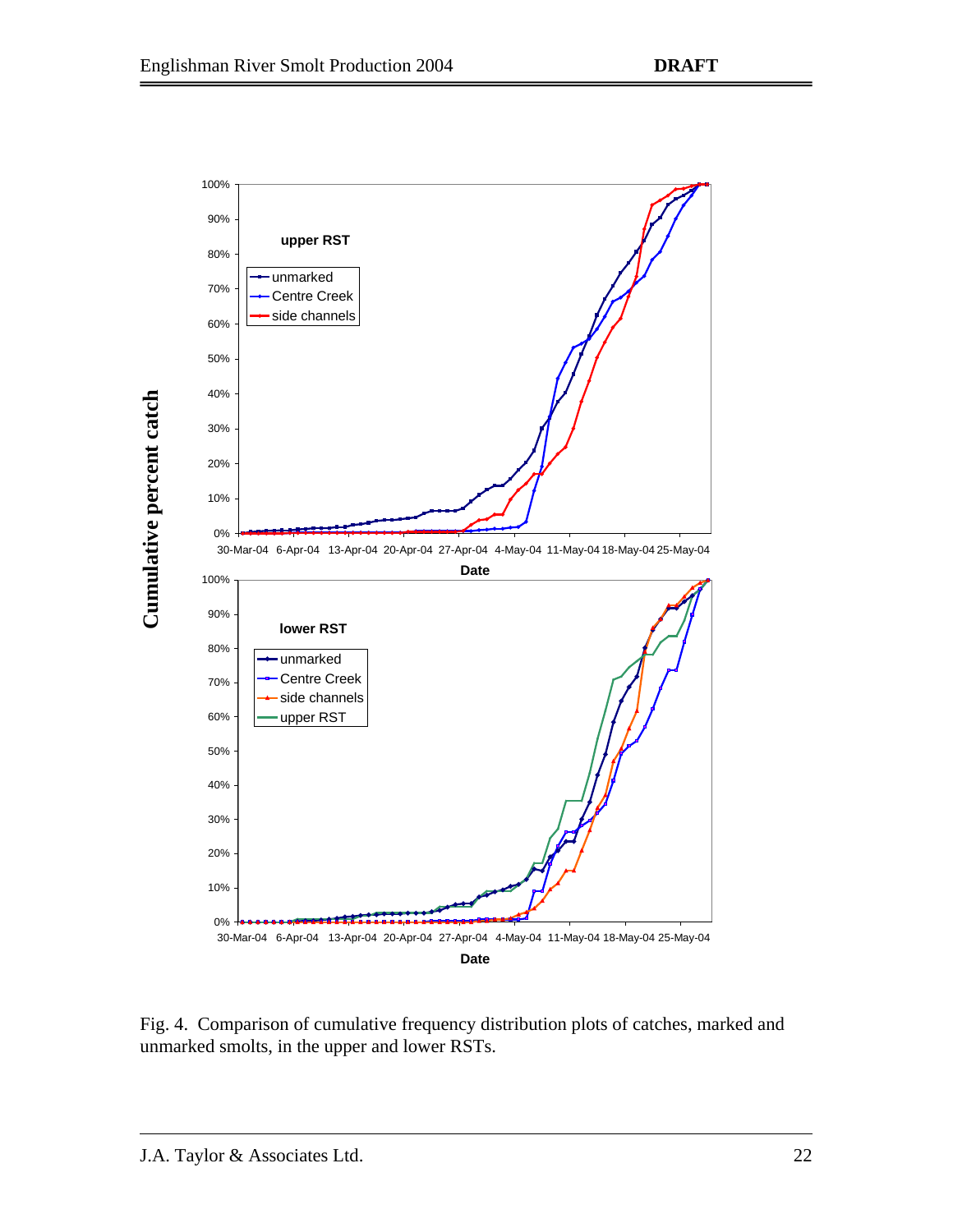| Date             | Weyerhaeuser<br>channel | <b>Nature Trust</b><br>channel | Centre<br>Creek  | <b>LRST</b>           | Mainstem<br><b>URST</b> |
|------------------|-------------------------|--------------------------------|------------------|-----------------------|-------------------------|
| 30-Mar           |                         |                                | 8.5              |                       | 8                       |
| 31-Mar           |                         |                                |                  |                       |                         |
| 01-Apr           | 5                       |                                |                  |                       | 4.5                     |
| 02-Apr           | 5                       |                                | $\overline{7}$   |                       |                         |
| 03-Apr           | 6.5                     |                                | $\overline{7}$   |                       | 5                       |
| 04-Apr           | 6.5                     |                                |                  |                       |                         |
| 05-Apr           |                         |                                |                  |                       |                         |
| 06-Apr           | $\overline{7}$          | $\overline{7}$                 | 6                |                       | $\overline{7}$          |
| 07-Apr           |                         |                                |                  |                       |                         |
| 08-Apr           | 7.5                     | 7.5                            | 8<br>8           |                       |                         |
| 09-Apr           |                         |                                | 8                | $\overline{7}$        | $\overline{7}$          |
| 10-Apr           | 8                       |                                | 7.5              |                       | $\overline{7}$          |
| 11-Apr<br>12-Apr |                         | 9.5                            | 9                | 8                     | 8                       |
| 13-Apr           | 8                       | 9                              | 10               | $\overline{7}$        | 6.5                     |
| 14-Apr           | 7.5                     | 9                              | 8                | 7.5                   | 7.5                     |
| 15-Apr           | 8                       | 9                              | 8                | $\overline{7}$        | 7                       |
| 16-Apr           | 8                       | 9                              | 8.5              |                       | $\overline{7}$          |
| 17-Apr           | 8                       | $\overline{7}$                 | 7                |                       | 6.5                     |
| 18-Apr           | 8                       | 9                              | 8                |                       |                         |
| 19-Apr           |                         | 8                              |                  | $\overline{7}$        | $\overline{7}$          |
| 20-Apr           | 7.5                     | 8                              | 8                | $\overline{7}$        | $\overline{7}$          |
| 21-Apr           |                         | 8                              | $\boldsymbol{9}$ | $\overline{7}$        | $\overline{7}$          |
| 22-Apr           | 8.5                     | 9                              | 8                | 7.5                   | 7.5                     |
| 23-Apr           | 9.5                     | 9.75                           | 10               | 9                     | 9                       |
| 24-Apr           |                         | 8.5                            | 9                | 8                     | 8                       |
| 25-Apr           | 9                       | 9                              | 10               | 8                     | 8                       |
| 26-Apr           | 10                      | 10                             | 12               | 10                    | 9                       |
| 27-Apr           |                         | 10                             | 10               | 10                    | 9.5                     |
| 28-Apr           | 8.5                     | 10                             | 8                | 8                     | 8                       |
| 29-Apr           | 9.5                     | 10.5                           | 8.5              | 8.5                   | 8.5                     |
| 30-Apr           | 9                       | 10                             | 8.5              | 8.5                   | 8.5                     |
| 01-May           |                         | 10.5                           | 11               | 9.5                   | 95                      |
| 02-May           | 12                      | 11                             | 12               | 9.5                   | 9.5                     |
| 03-May           | 10                      | 11                             | 10               | 10                    | 9.5                     |
| 04-May           |                         | 11                             | 10.5             | 9.5                   | 9                       |
| 05-May           | 9                       | 10                             | 11               | 10                    | 10                      |
| 06-May           | 9                       | 10                             | 11<br>11         | 8<br>$\boldsymbol{9}$ | 8                       |
| 07-May<br>08-May | 10                      | 10.5<br>11.5                   | 8.5              | 9                     | 9.5                     |
|                  | 10                      | 12                             |                  | 10.5                  | 9.5                     |
| 09-May<br>10-May |                         | 11                             | 10<br>11         | 10                    | 10.5<br>10              |
| 11-May           | 10                      | 11                             | 12               | 9                     | 9                       |
| 12-May           |                         | 11                             | 13               | 9.5                   | 10                      |
| 13-May           | 11                      | 12                             | 13               | 10                    | 10                      |
| 14-May           |                         | 12                             | 13               | 10                    | 10                      |

Appendix 1. Daily water temperatures (0C) at the constructed channels, Centre Creek and the RST sites.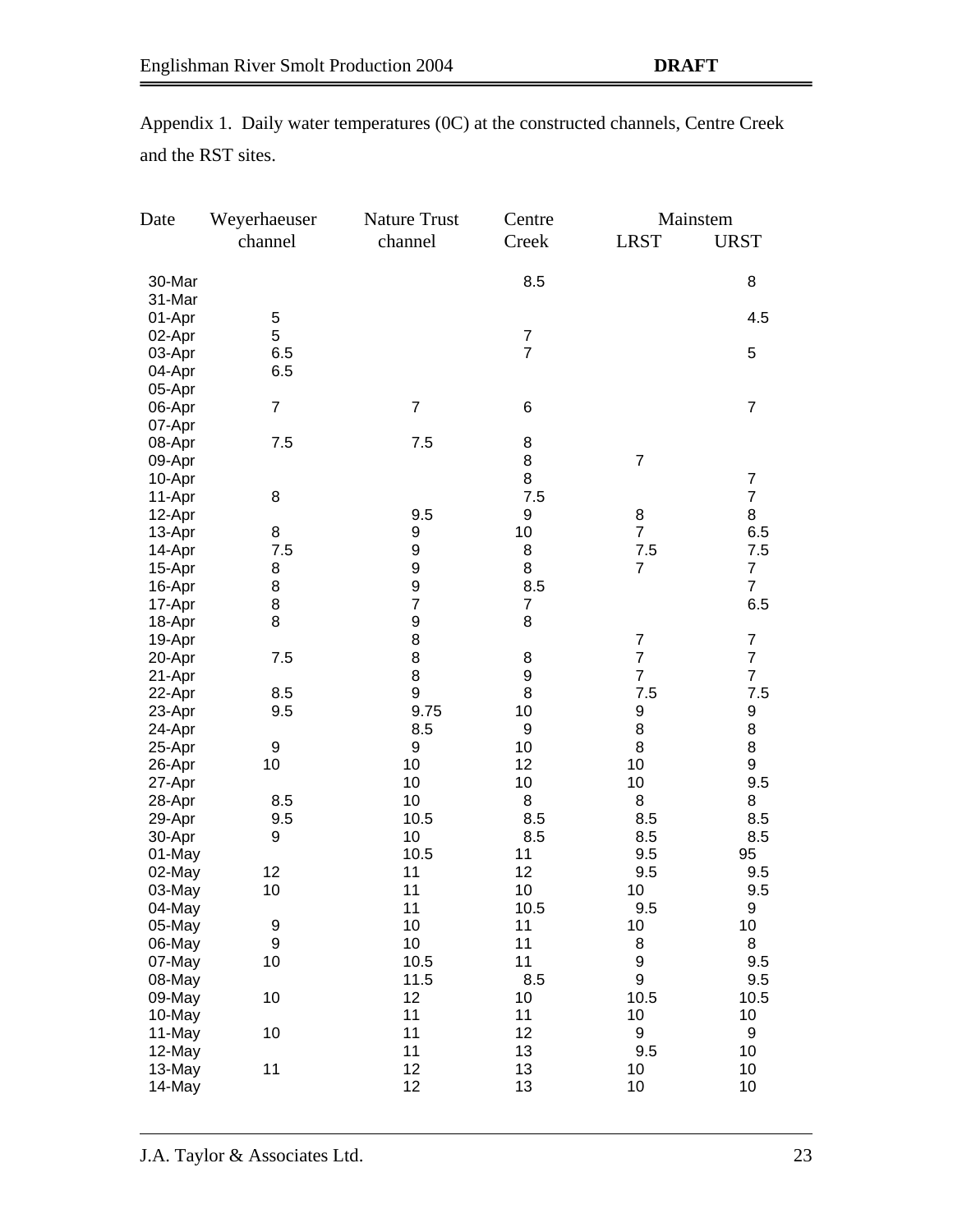|                            | <b>Englishman River Smolt Production 2004</b><br><b>DRAFT</b> |                         |                  |                                 |             |  |  |
|----------------------------|---------------------------------------------------------------|-------------------------|------------------|---------------------------------|-------------|--|--|
| 15-May                     | 11<br>Appendix 1. cont'd                                      | 12                      | 11               | 11                              | 11          |  |  |
| Date                       | Weyerhaeuser                                                  | <b>Nature Trust</b>     | Centre           | Mainstem                        |             |  |  |
|                            | channel                                                       | channel                 | Creek            | <b>LRST</b>                     | <b>URST</b> |  |  |
| 16-May                     |                                                               | 12 <sub>2</sub>         | 13               | 11                              | 11          |  |  |
| 17-May<br>18-May           | 11                                                            | 12 <sub>2</sub><br>12.5 | 13<br>13.5       | 10<br>11                        | 10<br>11    |  |  |
| 19-May<br>20-May           | 13                                                            | 12.5<br>13.5            | 14<br>13         | 12<br>11.5                      | 12<br>13    |  |  |
| 21-May<br>22-May           | 13                                                            | 13<br>13                | 13.5<br>12       | 12.5<br>12                      | 12.5<br>12  |  |  |
| 23-May<br>24-May           | 12                                                            | 13<br>12                | 14<br>13         | 11<br>11                        | 11<br>11    |  |  |
| 25-May                     | 12.5                                                          | 13                      | 12.5             | 12.5                            | 12.5        |  |  |
| 26-May<br>27-May<br>28-May | 12 <sub>2</sub>                                               | 12                      | 12.5<br>12<br>12 | 11.5<br>12 <sup>2</sup><br>11.5 | 12<br>12    |  |  |
|                            |                                                               |                         |                  |                                 |             |  |  |

=